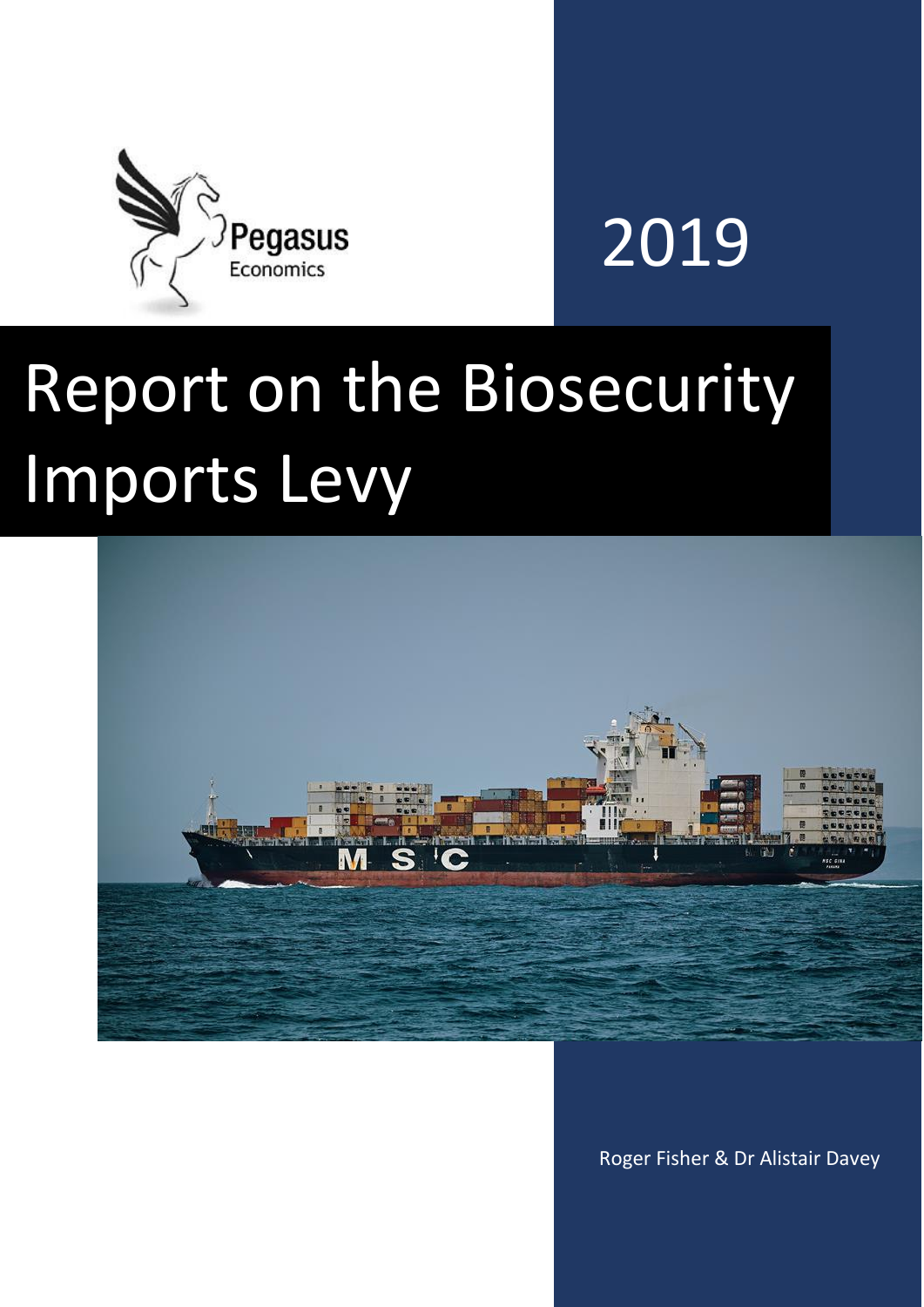

Pegasus Economics • www.pegasus-economics.com.au • PO Box 449 Jamison Centre, Macquarie ACT 2614

Pegasus Economics is a boutique economics and public policy consultancy firm that specialises in strategy and policy advice, economic analysis, trade practices, competition policy, regulatory instruments, accounting, financial management and organisation development.

For information on this report please contact:

Name: Roger Fisher

Mobile: 0419 205 204

Email: rfisher@pegasus-economics.com.au

Front cover photograph by Vidar Nordli-Mathisen on Unsplash.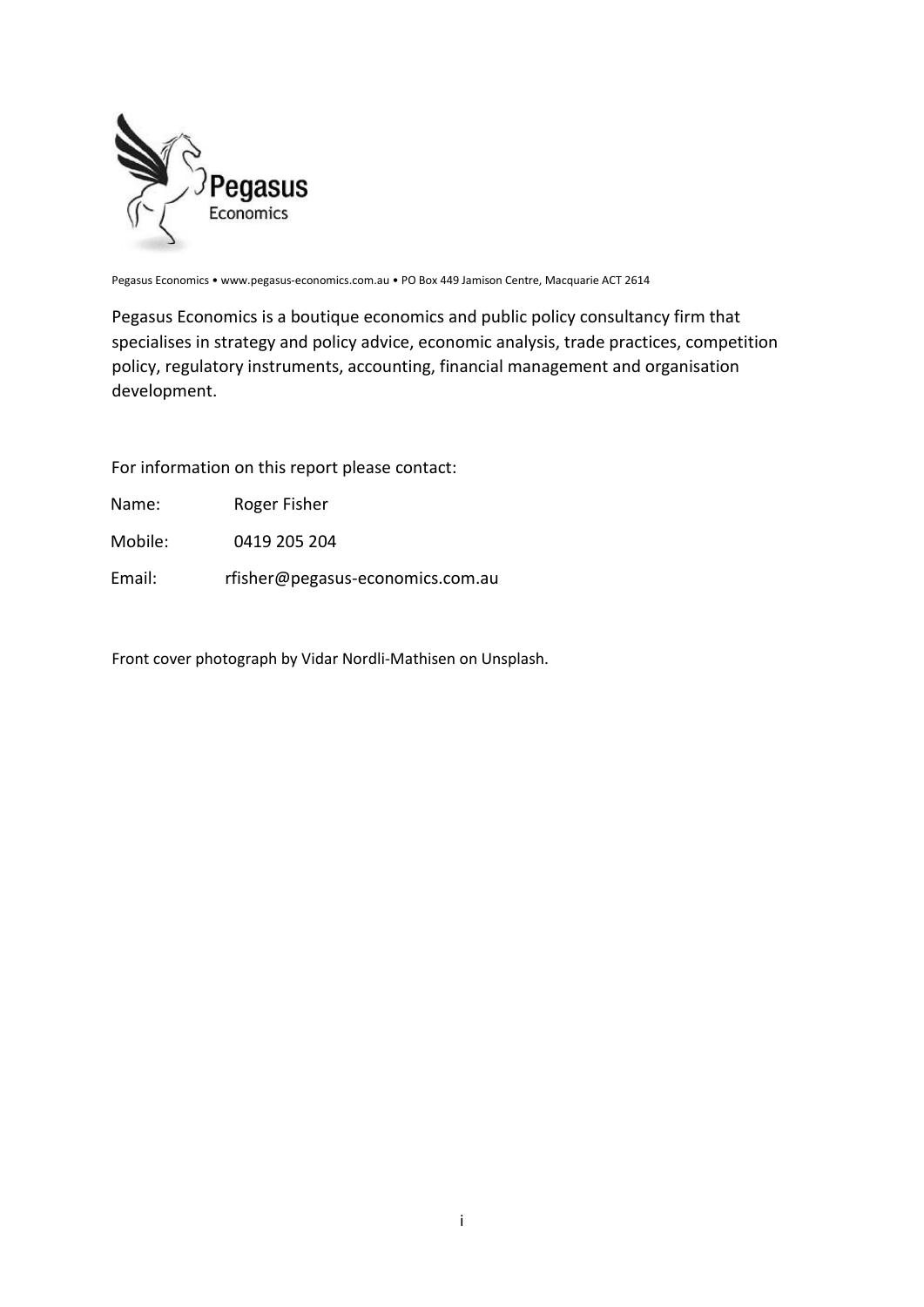## Table of Contents

| 1     |       |  |  |  |  |  |  |  |
|-------|-------|--|--|--|--|--|--|--|
| 2     |       |  |  |  |  |  |  |  |
| 3     |       |  |  |  |  |  |  |  |
|       | 3.1   |  |  |  |  |  |  |  |
| 3.2   |       |  |  |  |  |  |  |  |
| 3.3   |       |  |  |  |  |  |  |  |
|       | 3.4   |  |  |  |  |  |  |  |
|       | 3.5   |  |  |  |  |  |  |  |
|       | 3.5.1 |  |  |  |  |  |  |  |
|       | 3.5.2 |  |  |  |  |  |  |  |
| 3.5.3 |       |  |  |  |  |  |  |  |
|       | 3.5.4 |  |  |  |  |  |  |  |
|       | 3.6   |  |  |  |  |  |  |  |
| 3.7   |       |  |  |  |  |  |  |  |
| 4     |       |  |  |  |  |  |  |  |
|       |       |  |  |  |  |  |  |  |
|       |       |  |  |  |  |  |  |  |
|       |       |  |  |  |  |  |  |  |
|       |       |  |  |  |  |  |  |  |

|--|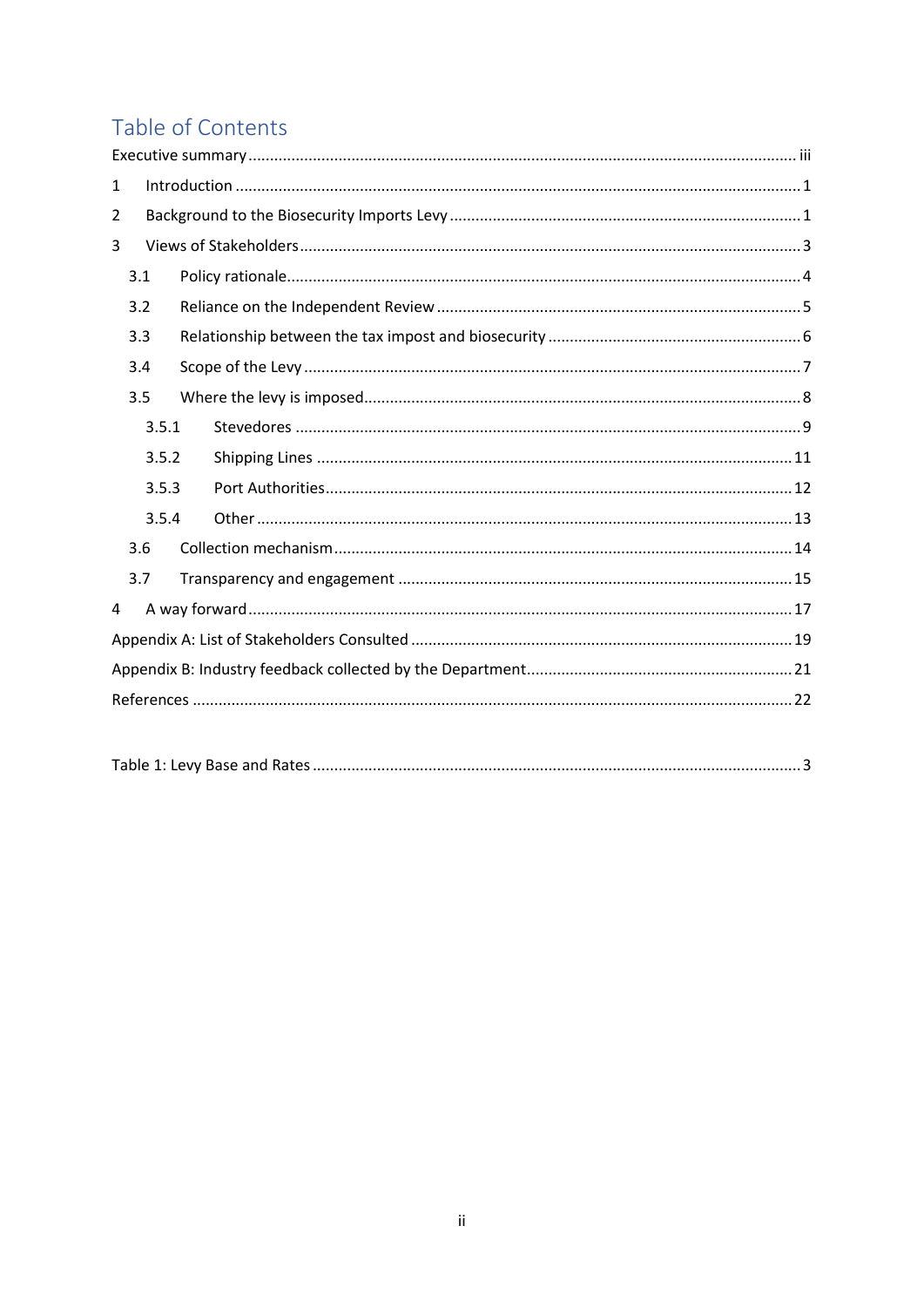## <span id="page-3-0"></span>Executive summary

The Australian Government announced a new Biosecurity Import Levy (BIL) in the 2018-19 Budget. The Department of Agriculture and Water (DAWR) has been consulting industry stakeholders on the levy since the Budget announcement.

Pegasus was engaged in January 2019 to gather industry views on the proposed levy, identify points of agreement on a way forward and canvass an approach to the design and implementation of the BIL based on views expressed by external stakeholders.

Industry is generally supportive of the government's biosecurity objectives and have pointed to the considerable voluntary investments by individual firms and industry associations to biosecurity outcomes.

However, industry does not consider that it has been provided with a logical or consistent rationale for the intended levy, is not convinced that the levy will generate a reliable source of funding for the biosecurity function and has different views about the most equitable and efficient point for application of the levy.

The current process of consultation has generated considerable frustration and is damaging DAWR's standing with many stakeholders. At this point, the process has not yielded a consensus as to the appropriate point of imposition for the tax, the basis for calculating the tax liability or the collection mechanism. No impact analysis appears to have been undertaken and there is no reliable estimate of the economic cost of collecting the tax, or its impact on businesses or end consumers.

The process needs to be reset and undertaken in a way that rebuilds the trust and confidence of an important set of biosecurity stakeholders.

Industry is seeking a more transparent process from government that clearly articulates the underlying policy problem and policy rationale for the new levy, including data on the unmitigated biosecurity risks that the levy is intended to address, identifies potential collection mechanisms and provides estimates of the likely costs and other impacts as they flow through the logistics chain.

Industry sees benefit in the government issuing a Green Paper type document that sets out the government's preferred position, but which leaves a final decision on the form of the levy until industry has had an opportunity to provide a considered response. The process of preparing a paper and seeking industry advice could be achieved within 8 to 10 weeks.

If the government wishes to pursue this issue, it would be desirable to ensure that representatives of the entire import logistics chain are provided with the opportunity to be involved from the outset; including smaller regional port authorities and port operators; industry sectors not currently within the scope of the levy, but who could be impacted, either directly through an expansion of the scope of the measure, such as the operators of cruise lines and air cargo operators, or indirectly through cost pass-throughs, including freight forwarders, land transport operators and end users.

The current process has alienated some critical stakeholders and there is little confidence in DAWR's ability to manage the required processes. Many stakeholders agree that it would be desirable to have the process led by an eminent person with experience of the transport, logistics and biosecurity sectors, with support from an industry working party.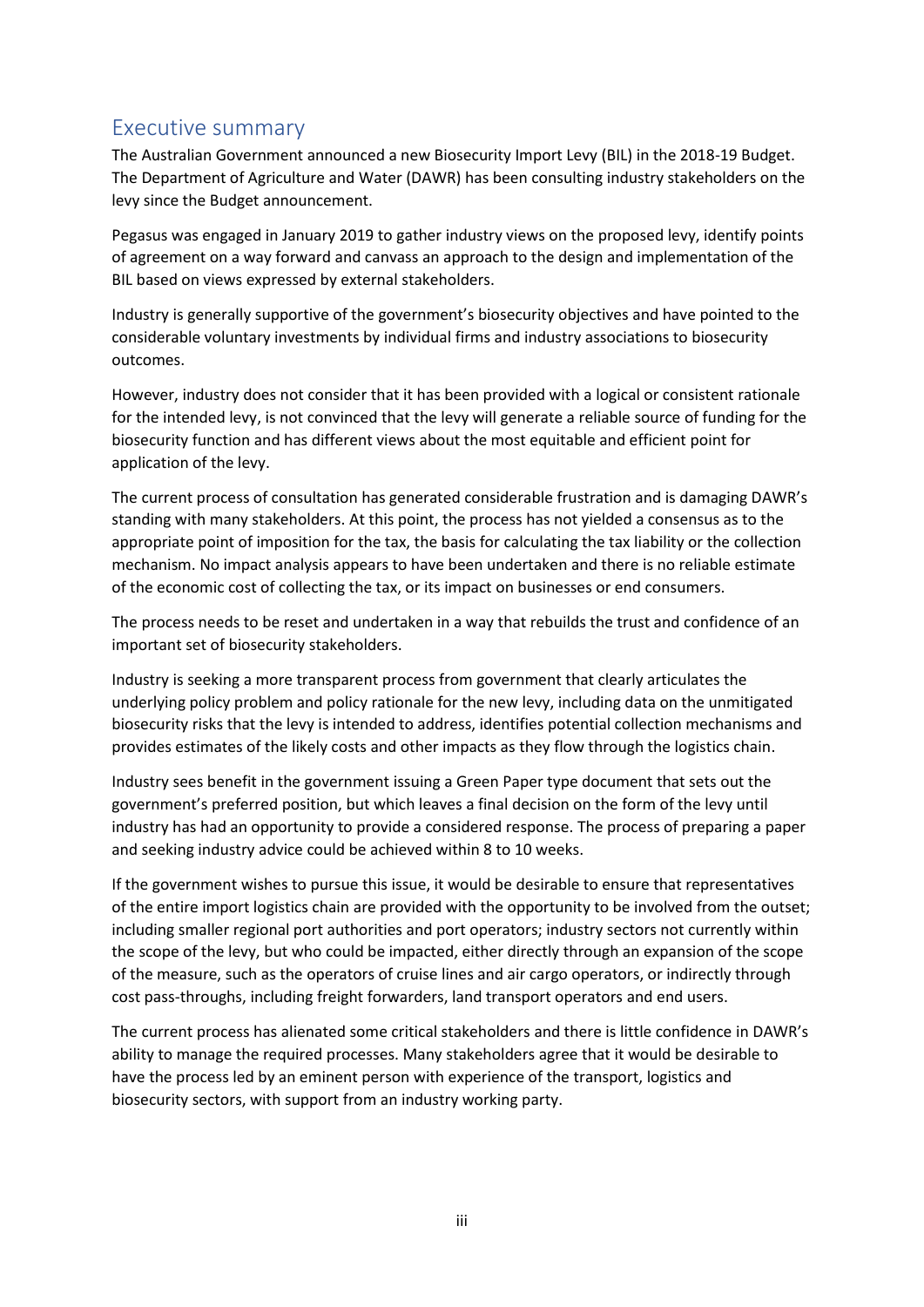## <span id="page-4-0"></span>1 Introduction

Pegasus Economics (Pegasus) has been engaged by the Department of Agriculture and Water Resources (DAWR) to prepare a report on implementation and design issues associated with the Biosecurity Imports Levy announced in the 2018-19 Budget. In particular, Pegasus has been commissioned to prepare a brief report to the Minister for Agriculture and Water Resources that presents industry views on the proposed levy, identifies points of agreement on a way forward and canvasses an approach to the design and implementation of the BIL based on views expressed by external stakeholders.

Industry views were collected through targeted consultations with stakeholders selected in consultation with DAWR and an industry forum held in Melbourne on 4 February 2019. Pegasus also met with a number of additional industry stakeholders who sought individual meetings following the forum. In addition, Pegasus has reviewed documents prepared by DAWR following industry meetings in 2018 and early 2019. The stakeholders consulted represent firms and representative bodies operating at different points along the logistics and supply chain, including importers, shippers, stevedores and port owners and operators. However, not all firms and representative bodies involved in these activities were represented, and some industry segments, such as carriers, airlines, air freight operators and exporters were not involved.

The project was undertaken between 27 January and 20 February 2019.

## <span id="page-4-1"></span>2 Background to the Biosecurity Imports Levy

As it was proposed in the 2018-19 Budget, the Biosecurity Imports Levy applies exclusively to sea freight.

There are three main categories of sea freight:

 $\overline{\phantom{a}}$ 

- Containers which are standardised boxes usually 8 feet wide, often 8 feet 6 inches high and mostly twenty foot or forty feet long, usually filled with cargo (Stopford, 2009, p. 65)
- Bulk refers to either dry or liquid products transported unpackaged in large quantities (Pecci, 2017)
- Break bulk refers to cargoes that are carried in unitised form such as palletised, bagged, strapped, bundled, drummed or crated and non-unitised cargoes such as motor vehicles and steel (Manaadiar, 2015).

The genesis of the Biosecurity Import Levy (BIL) was the 2017 report by the independent review of the capacity of the national biosecurity system and its underpinning Intergovernmental Agreement chaired by Wendy Craik AM (Craik, Palmer, & Sheldrake, 2017). <sup>1</sup> Recommendation 34 from the independent review was:

#### *Funding for the national biosecurity system should be increased by:*

• *implementing a per-container levy on incoming shipping containers of \$10 per twenty-foot equivalent unit and a levy of \$5 on incoming air containers, effective from 1 July 2019* 

<sup>1</sup> Referred to here as the independent review but is also referred to elsewhere as the Intergovernmental Agreement on Biosecurity Review (IABR).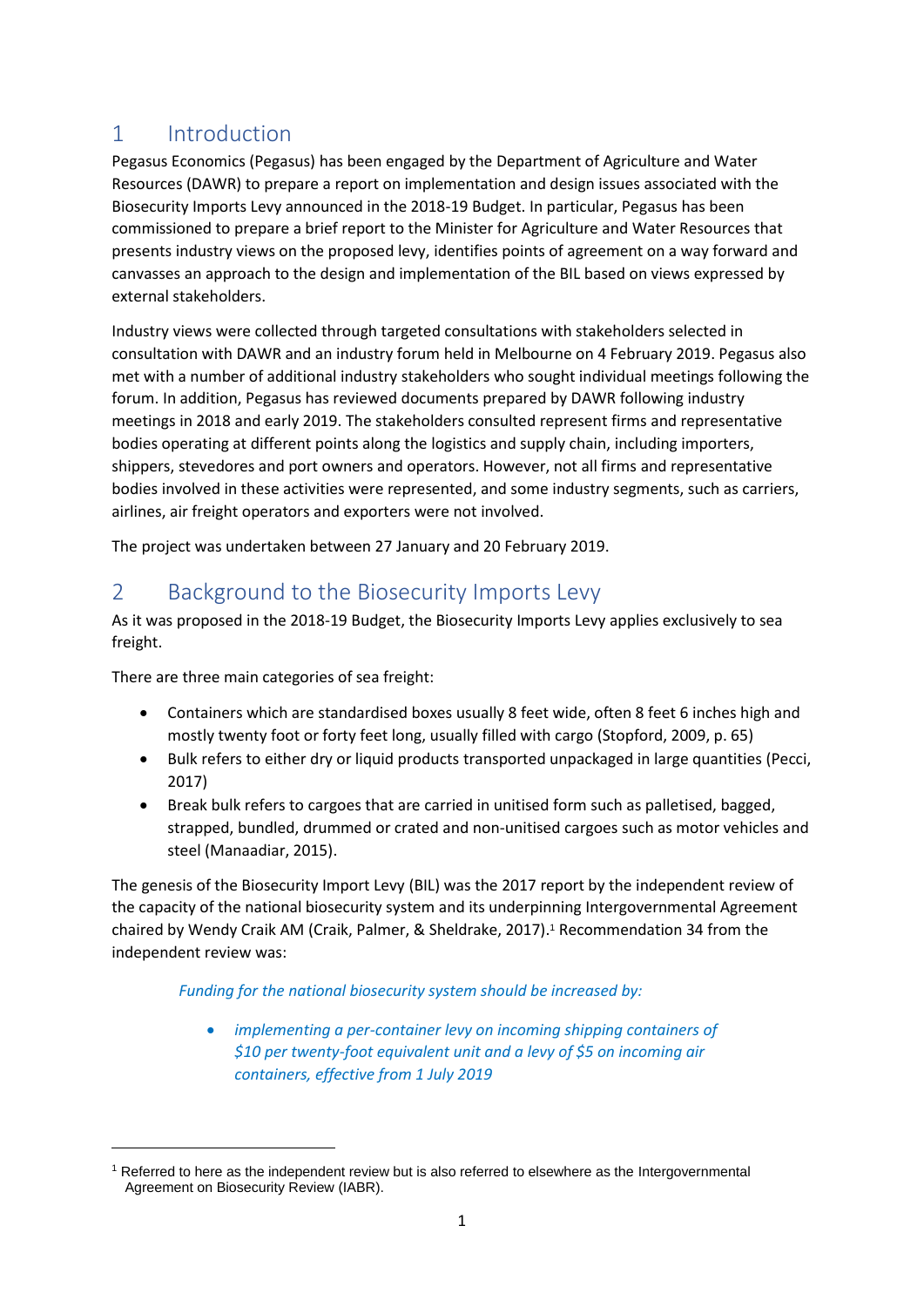- *increasing the Passenger Movement Charge by \$5, effective from 1 July 2022, with the revenue generated hypothecated to the Australian Government agriculture department for use nationally to enhance activities across Australia's biosecurity system*
- *more widespread implementation by states and territories of land-based levies, with each jurisdiction to determine the magnitude of a levy based on its circumstances, but to include properties at least two hectares or greater.*

*The revenue raised by these mechanisms should be directed to those areas of the national biosecurity system that are currently most underfunded, with a priority for strengthening environmental biosecurity activities, national monitoring and surveillance activities, R&I and national communications and awareness activities. (Craik, Palmer, & Sheldrake, 2017, p. 134)*

In relation to non-containerised sea freight (bulk and break bulk), the independent review commented:

> *The panel believes that, on equity grounds, the levy should be expanded to include non-containerised incoming trade in the future, as the vessels themselves also create biosecurity risks. (Craik, Palmer, & Sheldrake, 2017, p. 121)*

The independent review was reluctant to recommend a levy on non-containerised sea freight at that time, citing the DAWR (2015, p. 6) *Cost Recovery Implementation Statement, Biosecurity 2015-16*:

*The department did examine other options to apply a levy to all types of imported cargo, however, there are no other cost-effective mechanisms available at this time.* 

The BIL was announced as a revenue measure in the 2018-19 Commonwealth Budget. According to Budget Paper No. 2:

*As recommended by the Intergovernmental Agreement on Biosecurity Review, the Government will introduce a new levy on sea imports, imposed on port operators from 1 July 2019, to enable the Government to invest in measures that will help it detect, identify and respond to exotic pests and diseases earlier.* 

*This measure will apply a \$10.02 levy per twenty foot container (or equivalent) and non-containerised cargo will incur a levy of \$1 per tonne. The levy will be payable on a quarterly basis. The levy is estimated to have a gain to revenue of \$360.0 million in fiscal balance terms over the forward estimates period. In underlying cash balance terms the measure has a gain of \$325.0 million over the forward estimates. The Department of Agriculture and Water Resources will administer the levy. (The Commonwealth of Australia, 2018, p. 7)*

The proposed scope of the BIL, the basis of the calculation of charges and the collection mechanism has changed since the Budget. While the original budget measure was formulated in terms of a \$10.02 levy per twenty-foot container (or equivalent) and non-containerised cargo will incur a levy of \$1 per tonne, DAWR has subsequently put forward variations to that model for industry to consider as shown in Table 1 below.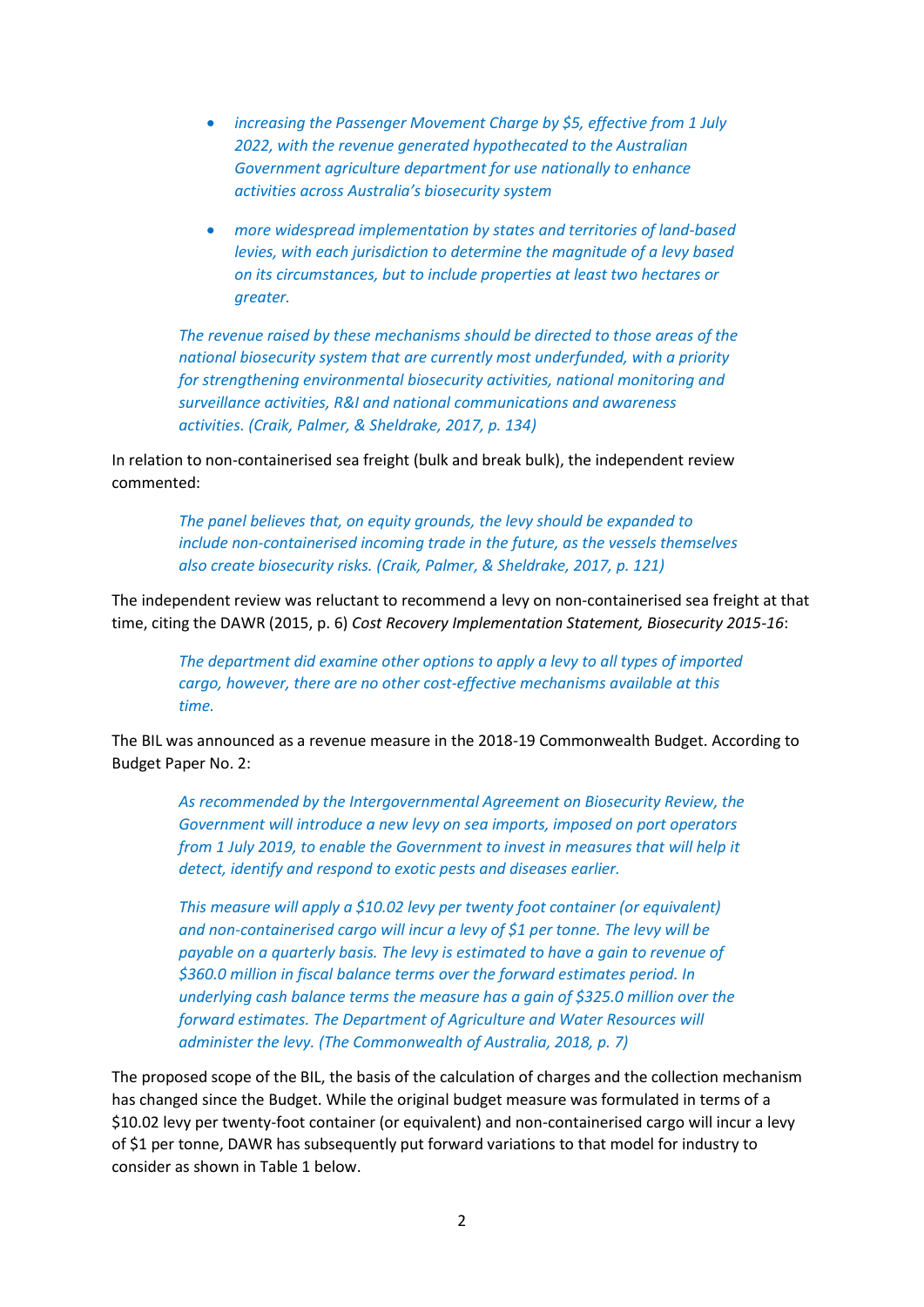#### <span id="page-6-1"></span>*Table 1: Levy Base and Rates*

|                         | <b>Budget</b>                                       | <b>Proposed new DAWR</b><br>position (November<br>2018) | <b>Alternative proposal</b><br>by an industry party<br>put forward by DAWR<br>(January 2019) |
|-------------------------|-----------------------------------------------------|---------------------------------------------------------|----------------------------------------------------------------------------------------------|
| <b>Vessels</b>          | N/A                                                 | \$0.027 per ton vessel                                  | \$0.059 per ton vessel                                                                       |
|                         |                                                     | gross tonnage                                           | gross tonnage                                                                                |
| <b>Containers</b>       | \$10.02 per twenty<br>foot equivalent unit<br>(TEU) | \$10 per TEU                                            | \$10 per TEU                                                                                 |
| <b>Break bulk cargo</b> | \$1 per metric tonne                                | \$1 per metric tonne                                    | \$1 per metric tonne                                                                         |
| <b>Bulk cargo</b>       | \$1 per metric tonne                                | \$0.50 per metric<br>tonne                              | N/A                                                                                          |
| <b>Total revenue</b>    | \$325m over three<br>year forward<br>estimates      | \$325m over three<br>year forward<br>estimates          | \$325m over three<br>year forward<br>estimates                                               |

Source: DAWR (2018b; 2019).

In addition, discussion regarding the imposition point has also moved over the course of the consultation. The 2018-19 Budget Papers indicated that the levy would be collected from 'port operators', by which it is understood that the government intended the tax to be collected from port terminal operators or, in common language, stevedores. Pegasus understands that subsequent discussion canvassed the possibility of applying the tax at other points in the supply chain until DAWR (2018b) proposed in November 2018 that the levy be applied to 'vessel owners, operators or their agents'.

For the purpose of this paper, references to the BIL refer to the measure as originally set out in the Budget Papers, except where the comment specifically refers to a variation of the Budget measure.

## <span id="page-6-0"></span>3 Views of Stakeholders

It is important not to over-generalise the views of industry. While we were able to talk directly with over twenty separate firms and associations, and to engage with over 60 stakeholders at an industry forum, those stakeholders did not claim to be representative of industry as a whole, and many operators, including smaller and regionally based firms, have not been directly engaged in this process.

The industry is very diverse and includes a range of different views about biosecurity and the merits of contributing directly to DAWR's biosecurity activities. The industry stakeholders potentially impacted by the levy operate at different points in the import logistics chain and have different exposures to biosecurity issues. They provide very different services, have different business models and differ in their capacity to recover costs from other parties. They would be impacted differently by the levy and the way in which it is to be collected, and so have different views about its implementation.

While this is a very diverse and somewhat fragmented industry with a range of different interests, based on our consultations, the stakeholders we consulted are generally supportive of biosecurity objectives and recognised the need for an appropriate funding base to support the continued provision of biosecurity services at Australia's border. They recognise that biosecurity breaches have the potential to threaten the reputation of Australian products and business continuity. Industry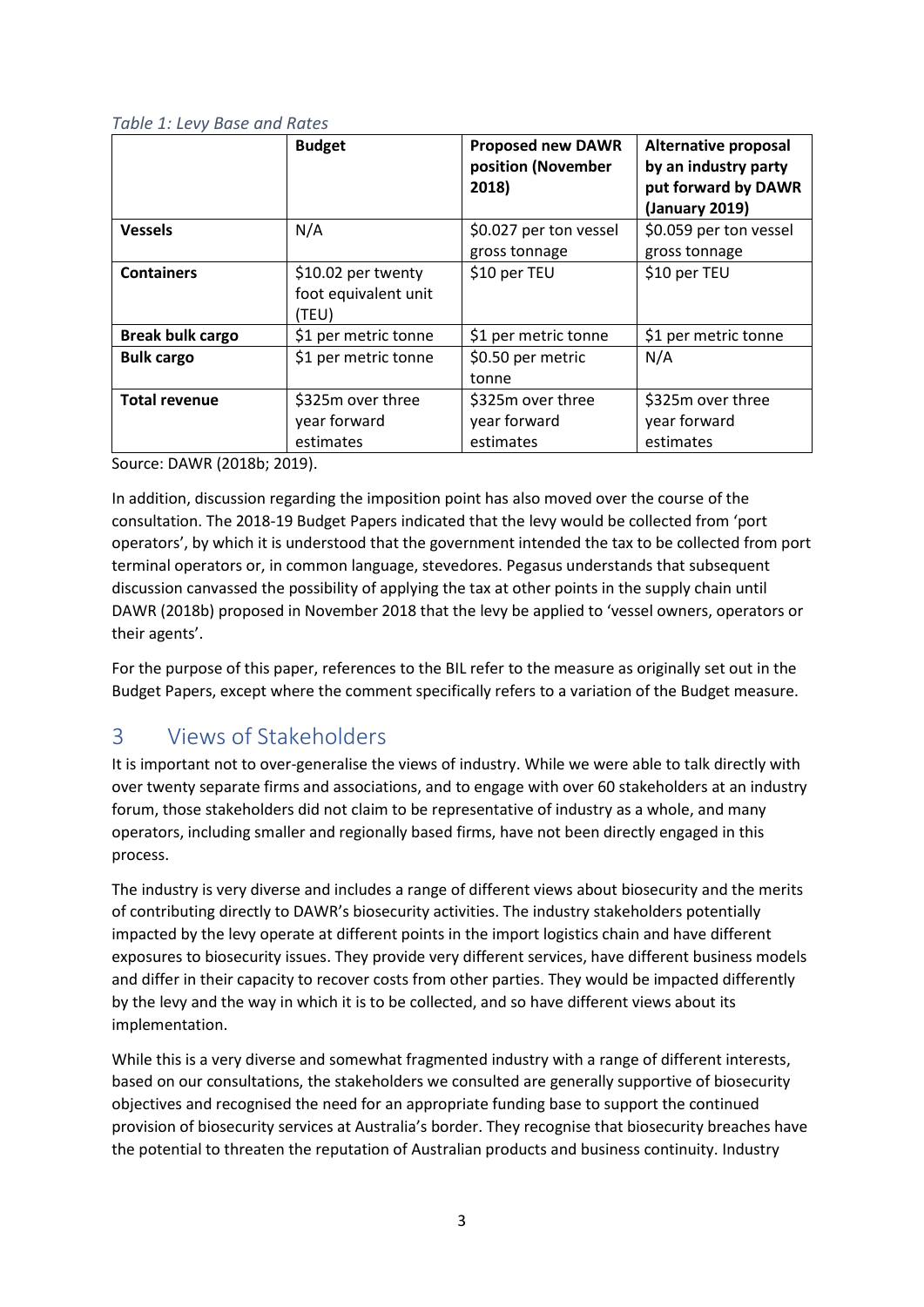stakeholders point to the considerable voluntary investments by individual businesses that contribute to biosecurity outcomes.

At the same time, it is fair to say that industry is dismayed by the quality of the engagement they have had with the government and DAWR since the budget measure was announced, uncertain about the intended policy rationale for the levy, which has changed over the course of the consultations, is not convinced that the levy will generate a reliable source of funding for the biosecurity function and has different views about the most equitable and efficient point for application of the levy.

Their concerns relate both to the transparency with which the proposed levy has been developed and to DAWR's method and style of engagement. Our impression is that DAWR has diligently recorded and attempted to take on board the objections of industry to the various alternative models proposed for the tax. The list of stakeholder concerns summarised at Appendix B was compiled by DAWR and largely reflects the concerns expressed by industry. However, DAWR has not been as successful in demonstrating to industry that it is willing to work collaboratively in resolving the multiple objections and concerns that have been raised.

The main concerns that were expressed to us are discussed below.

#### <span id="page-7-0"></span>3.1 Policy rationale

Industry stakeholders commented that they had received mixed messages about the intended policy rationale behind the imposition of the BIL. They point out that there has been no clear, stable statement of the policy problem, the design principles that underpinned the development of the proposed tax, the basis for the intended point of imposition or calculation of the impacts of the levy, or an assessment of the likely economic and other impacts.

Stakeholders were initially informed that the BIL was introduced in order to build DAWR's biosecurity detection and response capabilities. The Budget measure indicated that the levy would:

*enable the Government to invest in measures that will help it detect, identify and respond to exotic pests and diseases earlier. (The Commonwealth of Australia, 2018, p. 7)*

Subsequent advice from DAWR suggested that the levy would help fund a more general range of activities that could not be cost recovered. According to DAWR (2018a):

*The levy will fund activities that can not be cost recovered*

*The levy amounts to general taxation, supporting funding for system activity and investment that can not be cost recovered*

However, DAWR has also informed stakeholders that the BIL was intended to target biosecurity risks created by certain import activities. According to DAWR (2018c):

*The Levy targets the risks associated with a key pathway for the transmission of harmful pests and diseases into Australia - vessels and containers carrying imported goods into Australia by sea.* 

In other words, DAWR has offered multiple, conflicting justifications for the BIL as a supplement for Departmental funding, as a general revenue measure and as a Pigouvian tax directed towards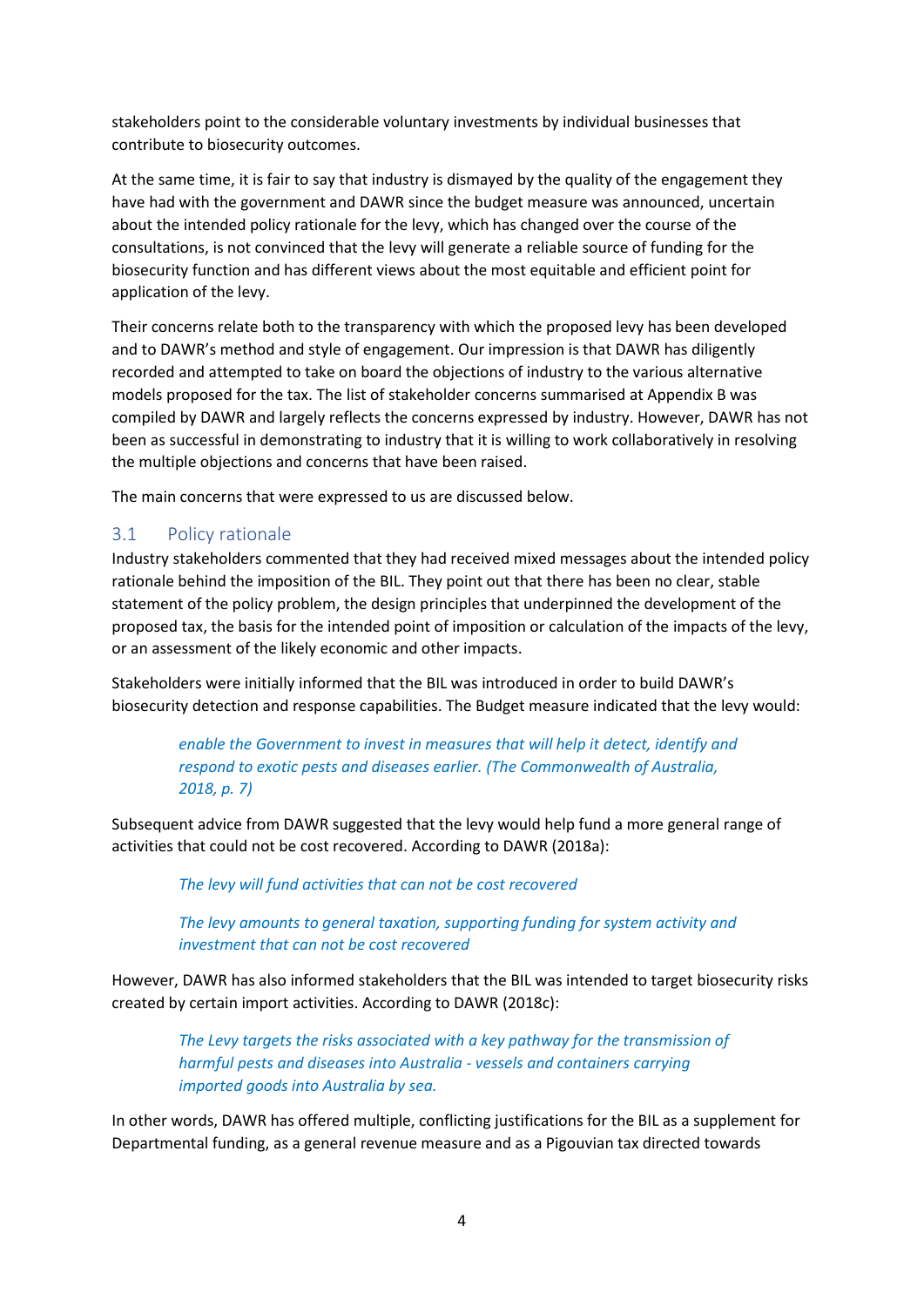correcting a specific market failure in relation to the negative impacts for society as a whole arising from the risks created by importing products through sea freight. 2

At the same time, industry is aware that as a form of taxation, any receipts from the BIL would be directed to the Consolidated Revenue Fund and any additional funding for DAWR would need to be appropriated separately. While industry acknowledge a verbal commitment from the Minister for Agriculture and Water Resources to ensure that proceeds from the levy would be spent on biosecurity, they point out that this commitment is not legally enforceable and, at best, would only apply while the current Minister occupies the position. The changing rationales offered for the levy and residual uncertainties about the application of funds over the longer term have led some industry stakeholders to see the levy as a cash grab disguised as a biosecurity measure.

The absence of a clear and consistent policy rationale has undermined attempts to develop a consensus position with industry about who the tax should be applied to and how it should be collected.

#### <span id="page-8-0"></span>3.2 Reliance on the Independent Review

**.** 

Stakeholders do not accept the proposition that the BIL as originally set out in the Budget was recommended by the independent review. According to the DAWR (2018c):

#### *The Levy will, therefore, be applied equally to all containerised and noncontainerised cargo imported by sea, as recommended by the review.*

While stakeholders acknowledge there was a recommendation to impose a levy upon the importation of sea freight containers, they question the authority of the independent review as the basis for a selective application of the levy to sea freight given the independent review also recommended that the Passenger Movement Charge be increased by \$5, effective from 1 July 2022.

Stakeholders also point out that the independent review did not recommend the application of a levy to non-containerised sea freight. Stakeholders argue that the independent review merely suggested that on equity grounds the levy should be extended to incoming non-containerised trade in the future, but only once an appropriate mechanism had been identified. They point out that the independent review justified this suggestion on the basis of the biosecurity risk associated with vessels rather than the intrinsic risk associated with the cargo itself (Craik, Palmer, & Sheldrake, 2017, p. 121):

#### The panel believes that, on equity grounds, the levy should be expanded to include non*containerised incoming trade in the future, as the vessels themselves also create biosecurity risks.*

Addressing the potential to apply a levy on self-assessed clearances, the independent review merely encouraged DAWR to continue investigations into whether an efficient and effective charging mechanism could be found to cover costs (Craik, Palmer, & Sheldrake, 2017, p. 124).

Attempts to justify the proposed BIL on the basis of the independent review appear to have contributed to industry uncertainty about the policy measure.

 $2$  A Pigouvian tax seeks to charge those creating a negative externality or spillover for the damage they create. Externalities (also known as spillovers) occur when participants in an activity do not necessarily bear all of the costs or reap all of the benefits from an activity.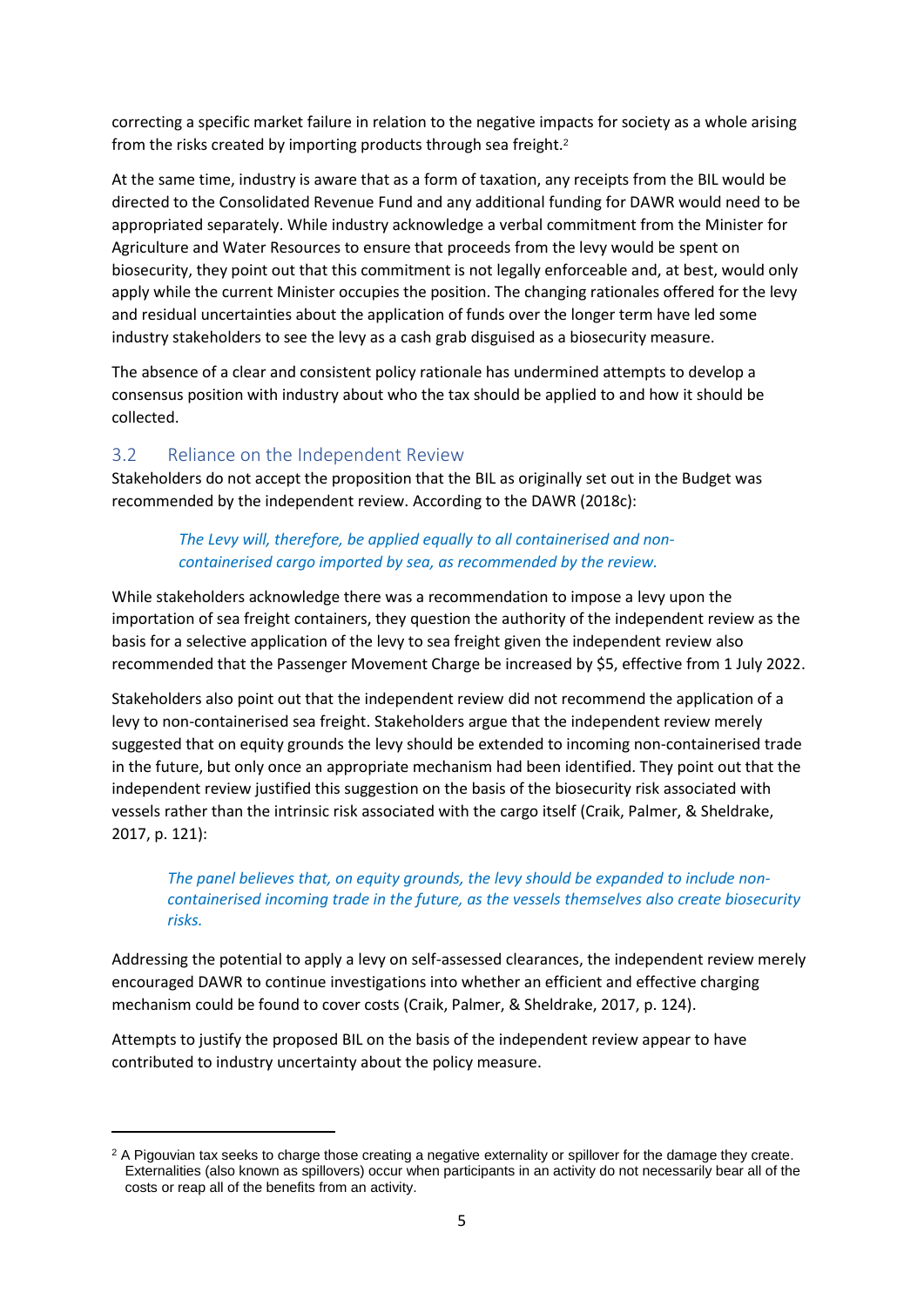#### <span id="page-9-0"></span>3.3 Relationship between the tax impost and biosecurity

Stakeholders do not accept that the design of the proposed levy is congruent with the biosecurity risks generated by their activities. One of the justifications offered for the levy has been the biosecurity risk associated with sea freight imports. According to DAWR:

*The Levy targets the risks associated with a key pathway for the transmission of harmful pests and diseases into Australia - vessels and containers carrying imported goods into Australia by sea. (Department of Agriculture and Water Resources, 2018c)*

and

1

*The rationale underpinning the levy specifies that all movements of vessels, containers and goods are a potential source of biosecurity risk. (Department of Agriculture and Water Resources, 2019)*

Stakeholders are seeking a demonstration of the linkage between the incidence of the levy and the creation of biosecurity risks. They believe there is a disconnect between the source of the revenue to be collected from the levy on non-containerised sea freight and the biosecurity risk associated with that freight. For instance, the imposition of the levy on imports of crude oil and refined petroleum products could be expected to raise somewhere in the order approaching \$50 million per annum based on current import levels.<sup>3</sup> The main biosecurity risk associated with crude oil and refined petroleum product imports is the landing of the tanker ship itself most likely arising from biofouling and ballast water that creates a marine biosecurity risk. 4 Industry maintains that these risks are separable from the risks involved in the cargo itself and question the extent to which the assessed biosecurity risk is related to the tonnage of the freight carried.

Industry stakeholders argue that any biosecurity risk associated with the importation of crude oil and refined petroleum products is associated with the arrival of vessels from overseas ports. Although crude oil and refined petroleum product tankers represented only around 9.4 per cent of all cargo ship arrivals from overseas in 2015-16 (Bureau of Infrastructure, Transport and Regional Economics, 2018, p. 59), under the levy, this import will be responsible for around 42 per cent of the revenue collection on a net operating balance basis from the BIL. In this case, the downstream petroleum industry maintains that the cargo tonnage appears to be a poor proxy for the amount of biosecurity risk presented. Similar concerns have also been expressed in relation to some chemicals and cement imports.

Overall, the imposition of the BIL as originally designed, would have a disproportionate impact on low value and low margin bulk commodity imports that land in the kilotonnes, as compared to high value break bulk imports such as new passenger motor vehicles that generally retail on average for around \$30,000 and weigh less than two tonnes, or containers full of high value consumer products. Industry has pointed to the disproportionate impact of an effective \$1 per tonne levy on a \$300- \$500 per tonne shipment of concrete clinker or scrap metal compared with an effective \$2 levy on a

<sup>&</sup>lt;sup>3</sup> Based on latest imports of crude oil and refined petroleum products we estimate the levy would raise approximately \$48.8 million per annum. See Department of Environment and Energy (2019).

<sup>4</sup> Biofouling are the marine plants and animals that attach and grow on the submerged parts of a vessel like the hull, propellers, anchors, niche areas and fishing gear (Department of Agriculture and Water Resources, 2019b). Ballast water is water taken on board by vessels to maintain stability and trim and its unmanaged release could potentially introduce a range of invasive marine species (Department of Agriculture and Water Resources, 2018).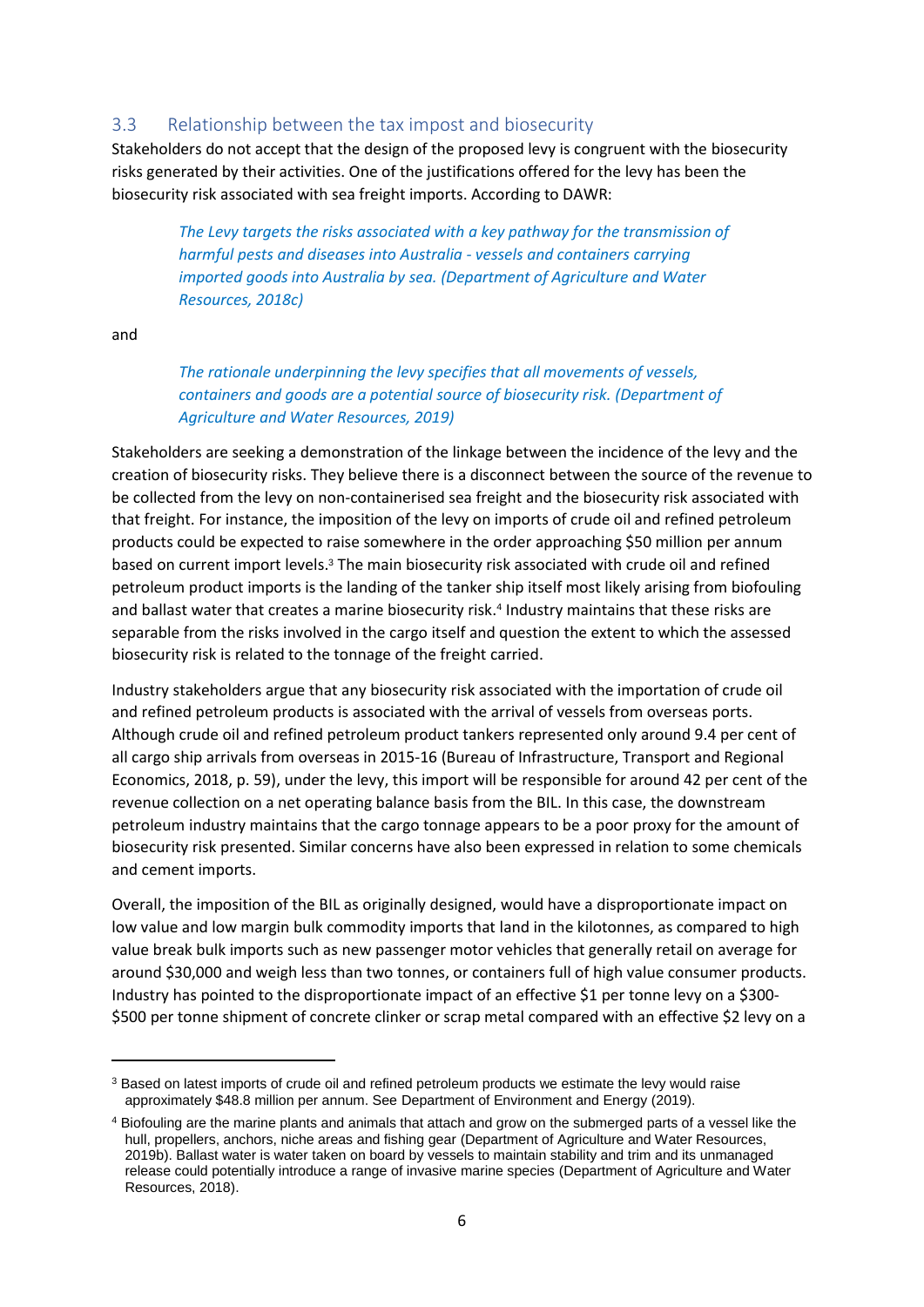passenger motor vehicle that retails for around \$60,000. For heavy, low value commodity imports, the levy could represent a significant proportion of the margin generated on each shipment. Industry has pointed out that these costs would need to be passed down the supply chain, to the extent possible, often to exporters in the agricultural sector.

Industry is not convinced that the disproportionate application of the levy across different industries provides a fair reflection of the relative contribution of the imports to biosecurity risks and has called on DAWR to provide a science-based justification for the different imposts on bulk commodities relative to other categories of imports.

The overall relative price impact on bulk commodity imports would be much greater than for high value break bulk and container imports, especially when no evidence has so far been presented that biosecurity risk is somehow related to weight or volume.

Industry argues that if the levy is to be justified on the cost of the biosecurity function, or the basis of the biosecurity risks, then the design of the levy should be directed towards the nature of the economic activity undertaken and its contribution to any potential unmitigated biosecurity harms. This would argue for a separate assessment of the risks associated with the transit of the vessel from the risks inherent in the imported product. This is also consistent with the viewpoint expressed by the independent review (Craik, Palmer, & Sheldrake, 2017, p. 121).

The weakness of the link between the BIL as originally proposed in the Budget and any analytical assessment of the biosecurity risks generated by the activities caught within its scope have generated scepticism amongst stakeholders about the basis of the tax and the integrity of the consultative process.

#### <span id="page-10-0"></span>3.4 Scope of the Levy

Stakeholders are generally supportive of the need to contribute to a sustainable biosecurity system, but they question the scope and fairness of the levy as it has been proposed.

They argue the BIL as it has been put to them is essentially a tax on sea freight and that other vectors through the biosecurity ring around Australia's border have not been included in the measure. This impacts on the likely effectiveness of the measure, and the proportion of the overall funding burden for the biosecurity system that will fall on sea freight.

Stakeholders point out that the independent review recommended the imposition of the levy on the arrival of air freight as well as an increase in the Passenger Movement Charge (PMC). In the course of discussions with DAWR, stakeholders have nominated a number of risk creators or risk exacerbators at Australia's border who have so far been excluded from the scope of the levy as originally proposed in the Budget, including:

- air freight
- airline passengers
- cruise ships

 $\overline{\phantom{a}}$ 

- cruise ship passengers
- arrival of recreational yachts (under their own power).<sup>5</sup>

<sup>5</sup> Risk exacerbators are those whose actions create a negative spillover or externality or who put a positive spillover or externality at risk (The Treasury (New Zealand), 2002, p. 7).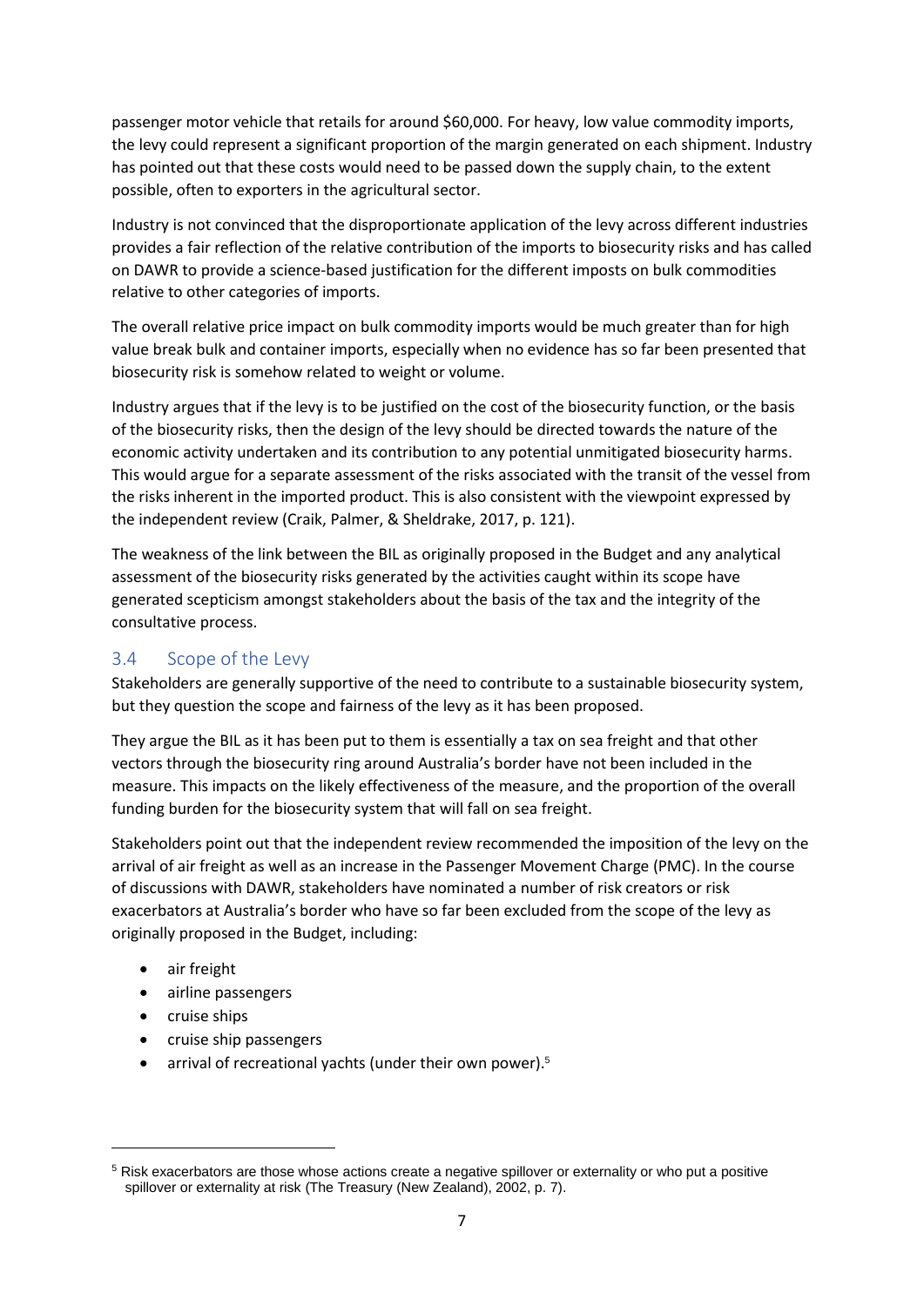Most stakeholders maintain that it is unfair and inefficient to target sea freight for the imposition of the levy when other risk exacerbators have been excluded.

#### According to DAWR (2018a):

#### *A new levy would pay for the non-regulatory activities required to maintain Australia's Appropriate Level of Protection (ALOP) by improving our capacity to detect, identify, respond to and manage pest and disease incursions.*

Some stakeholders were concerned that revenue collected from the BIL would be directed towards the biosecurity system as a whole, and that the BIL proceeds collected exclusively from sea freight would be directed towards biosecurity measures for other risk exacerbators so far excluded from the scope of the BIL. Concerns were raised that proceeds collected from sea freight would be used to cross subsidise biosecurity measures in other areas, including its competitor in air freight.

While stakeholders recognise the government has placed a moratorium on any further increase in the PMC until 1 July 2022, they were unconvinced by DAWR's (2018c) suggestion that air cargo had been excluded from the levy because there is little reliable data on air cargo imports into Australia and the promise that the exclusion of air cargo from the scope of the levy would be re-considered at the review of the BIL to occur within three years of its commencement.

While the stakeholders we consulted generally support biosecurity, they do not understand why sections of the sea freight industry have been singled out for what they see as a punitive tax when other risk creators and risk exacerbators can be readily identified.

#### <span id="page-11-0"></span>3.5 Where the levy is imposed

**.** 

At this point the consultative process has not yielded a consensus around the point at which the levy is to be imposed.

In the original 2018-19 Budget announcement, the BIL was to be collected from terminal operators. However, in November 2018 DAWR (2018b) suggested instead that the BIL could be collected from vessel owners, operators or their agents (referred to collectively as shipping lines). Other possible collection points that have been identified through the consultative process include port authorities, freight forwarders, customs brokers, and cargo owners/importers.

As the scope of the levy and the possible collection points have been extended to include other potential stakeholders, the consultative process has progressively included and then enraged a broader set of industry stakeholders. All of the firms identified to date as potential collection points have pointed to practical difficulties and cost implications involved in imposing the levy at that point in the import logistics chain.

Stakeholders have expressed considerable concern about the scope for firms with market power to impose additional costs associated with the collection of the levy on the firms they deal with. <sup>6</sup> They have suggested that firms would 'clip the coupon' at each point in the supply chain. Insights into the extent of the pass through can be obtained from tax incidence theory (Kosicki & Cahill, 2006). Tax incidence seeks to determine what portion of an increase in tax imposed on a producer is ultimately

<sup>&</sup>lt;sup>6</sup> The economic and legal literature has provided several different definitions of market power. One common definition is that a firm possesses market power when it can behave persistently in a manner different from the behaviour that a competitive market would enforce on a firm facing otherwise similar cost and demand conditions (Kaysen & Turner, 1959, p. 75). Another definition of market power is "the ability of a firm to raise price above the competitive level without losing so many sales so rapidly that the price increase is unprofitable and must be rescinded" (Landes & Posner, 1981, p. 937).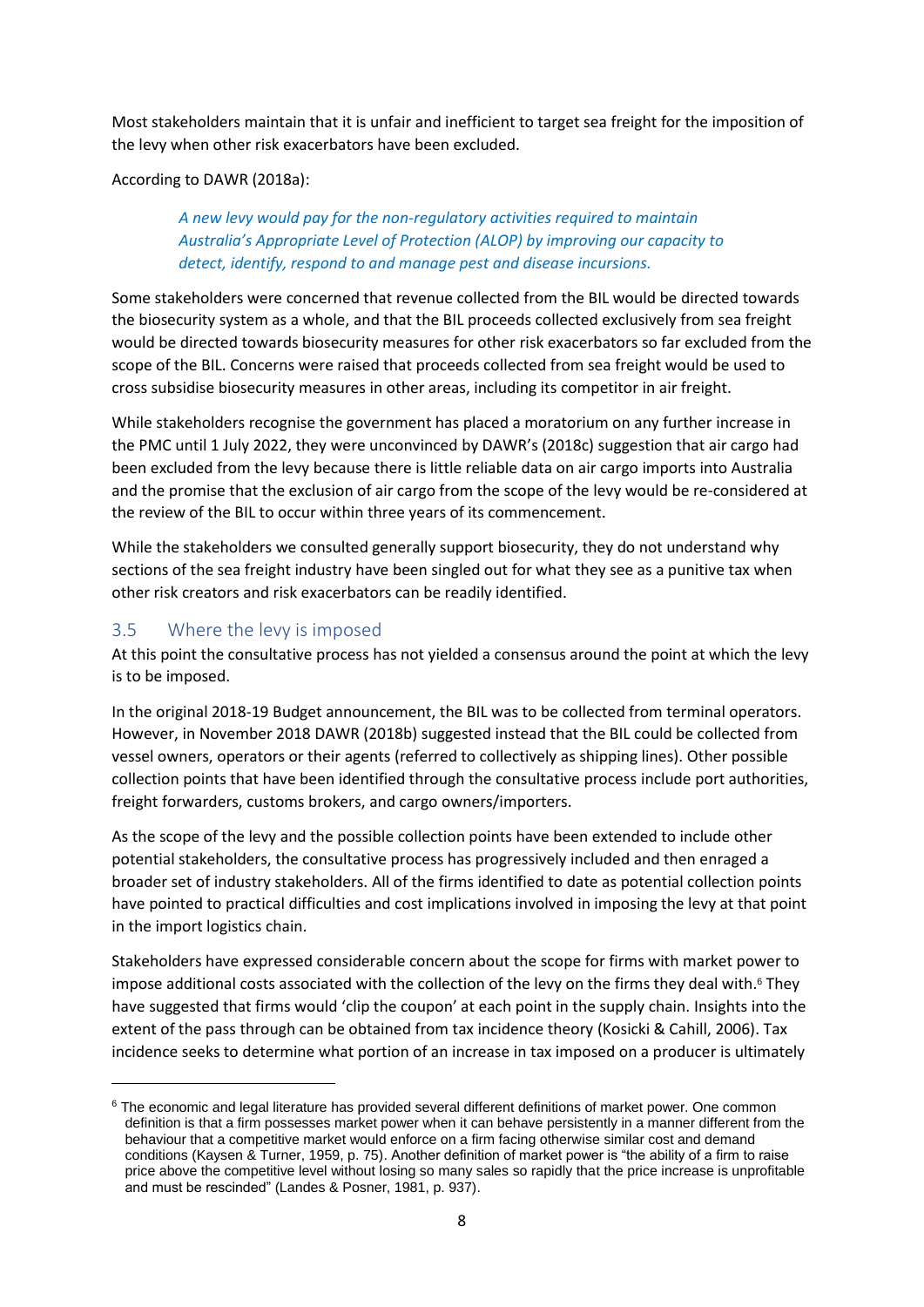paid by the producer in the form of a lower after-tax price, and which portion is paid by buyers in the form of a higher price (Kosicki & Cahill, 2006, p. 630). The incidence of higher costs falls most heavily upon that side of the market that responds least to price (those that are most price inelastic).

Industry has argued that, depending on the market power of different firms within the import logistics chain, the eventual cost of the levy imposed on the end consumer could represent a substantial proportion of the value of the tax collected. Firms with little market power and thin margins have indicated that the levy could impact on their viability as they would have difficulty in passing on the costs.

Some stakeholders further raised concerns that parties that seek to pass through the BIL would have to apply the goods and services tax (GST) to the administration fees they were charging in addition to passing through the BIL.

Some modelling on the economic impact of the levy would assist in identifying the most efficient point of imposition and would go some way to reassuring industry stakeholders as to the likely impact of the levy on their businesses, but at this point DAWR either does not appear to have undertaken this work or has been unwilling to share it with industry.

#### <span id="page-12-0"></span>3.5.1 Stevedores

**.** 

It was originally intended in the 2018-19 Budget announcement that the levy would to be imposed through a charge on port terminal operators, who unload cargo from vessels at Australian ports (Department of Agriculture and Water Resources, 2018c). 7 In Australia port terminal operators are usually referred to as stevedores (Bureau of Infrastructure, Transport and Regional Economics, 2018, p. 2). A stevedoring company typically owns equipment used in the loading or discharging operation and hires labour for that purpose. A stevedoring company may also contract with a terminal owner to manage all terminal operations.

According to DAWR (2018a), the BIL was imposed upon stevedores as:

- the most practical and cost-effective charging point
- existing payment systems can be used.

However, stevedores claim that the BIL could not be practically implemented as originally envisaged. They point out that the basis for assessment of the levy set out in the Budget is not consistent with their business models and pricing arrangements. While a container charge could be applied, there would be practical difficulties in collecting tonnage information required for break bulk cargoes and irregular sized cargoes that sit on top of containers.

If required to collect the levy, non-container stevedores would need to invest in building the IT and accounting systems required to reliably identify, collect, pay and audit their levy obligations. They maintain that the associated costs would represent a significant proportion of the overall value of the levy. The need to develop new systems would likely fall disproportionately on non-container stevedores operating at regional ports outside of the major capital cities.

The overall reluctance on the part of container stevedores to collect the levy may be related to criticism they have received over their imposition of infrastructure charges and their sensitivity over

 $7$  A terminal is a section of the port consisting of one or more berths devoted to a particular type of cargo handling (Stopford, 2009, p. 81).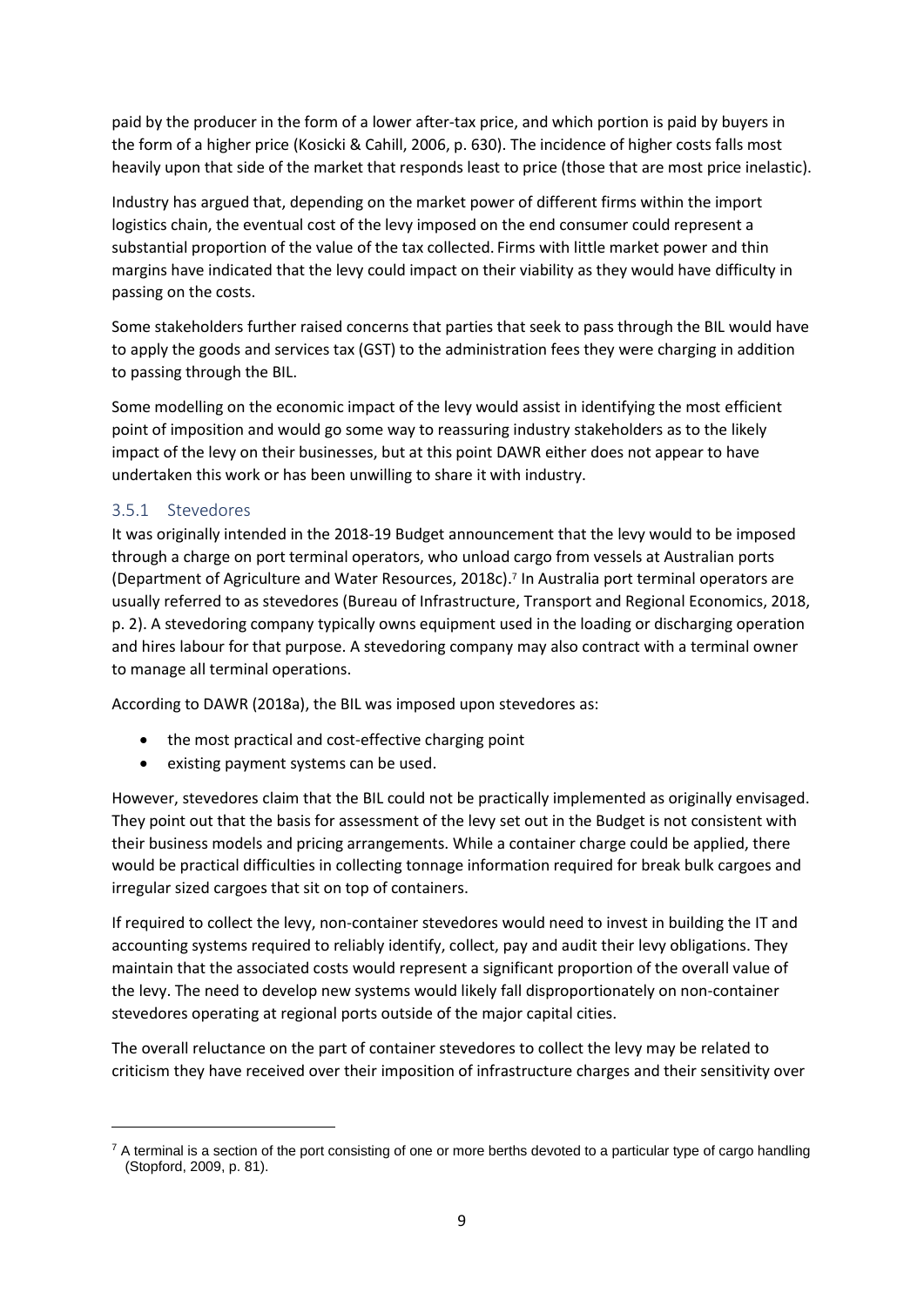imposing any new additional charges. <sup>8</sup> According the Australian Competition and Consumer Commission (ACCC) (2018, p. 16), the introduction of these charges, and/or the significant increase in the charges, have attracted significant criticism from transport operators, unions, importers and exporters, as well as interest from federal and state governments.

Industry stakeholders remain uncertain of the extent to which these costs would be passed through the supply chain.

The shipping line generally contracts directly with stevedores and land transport operators must go to the stevedore to which they are directed (Australian Competition and Consumer Commission, 2018, p. 4). Cargo owners/importers have a choice of which shipping line and land transport operator to use but not the stevedore that the shipping line will use. As a result, cargo owners/importers have no direct relationship with stevedores.

When seeking to recover the impost of the levy, it is likely that stevedores will also seek to recover the cost associated with the development of new systems required to charge for and collect the new levy. Stevedores consulted suggested these development costs will be substantial. Therefore, the cost impost will cascade through the supply chain and likely multiply over and above the initial impost of the levy itself through the cost recovery of the development of new systems required for compliance and collection. In reflecting on the BIL as originally proposed in the Budget as being an impost on the stevedores, Shipping Australia (2018) warned:

*Australian consumers will pay at least twice as much as the Government collects, through the inefficient and broadly targeted new tax. This is because of the multiplier effect of administrative charges down the supply chain.*

It is unlikely that stevedores would choose to try to pass on the impost of the BIL onto shipping lines as they have little bargaining power to leverage. According to the ACCC (2018, p. 21):

*Depending on the port, stevedores may face competition from up to two alternative suppliers in relation to providing stevedoring services to shipping lines. A shipping line may therefore choose to take their business elsewhere if a stevedore charges too much for quayside services.*

On the other hand, in all likelihood the BIL would be passed through from stevedores to land transport operators once they take delivery of the cargo. As land transport operators and cargo owners do not directly choose the stevedore, they cannot practically respond to higher charges by taking their business elsewhere (Australian Competition and Consumer Commission, 2018, p. 21). According to the ACCC (2018, p. 22):

#### *Since land transport operators are unable to shift their business or bargain with stevedores, it follows that they are subject to strong market power from the stevedores.*

The imposition of infrastructure fees by stevedores upon land transport operators as opposed to shipping lines provides guidance as to the likely route of pass through arising from the imposition of the BIL as originally proposed in the Budget. Some stakeholders have expressed concern that

**.** 

<sup>&</sup>lt;sup>8</sup> Infrastructure charges are fees charged by stevedores to truck and train companies (or collectively 'land transport operators') for collecting or delivering laden containers at their terminals (Australian Competition and Consumer Commission, 2018, p. 16).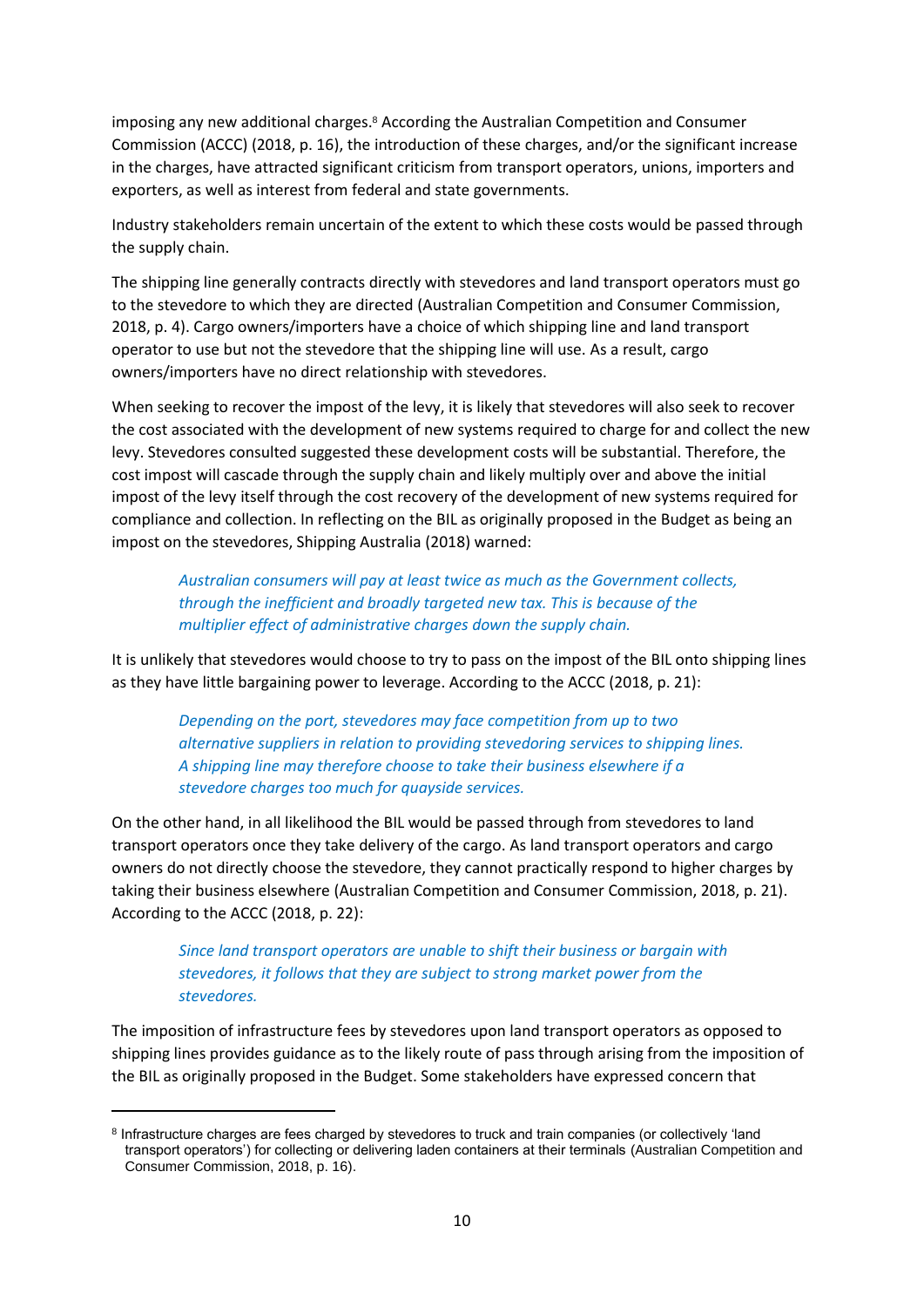imposing the BIL upon stevedores could result in price gouging, particularly in relation to containers, in light of the experience of container stevedore infrastructure charges.<sup>9</sup> As a consequence, numerous stakeholders are opposed to imposing the BIL upon stevedores given the experience with infrastructure charges.

#### <span id="page-14-0"></span>3.5.2 Shipping Lines

 $\overline{\phantom{a}}$ 

DAWR has suggested that instead of stevedores, as originally intended, the levy could be collected from vessel owners, operators or their agents DAWR (2018c).

Under contract to cargo owners, shipping lines are companies that transport cargo using specialist ships from one port to another (Australian Competition and Consumer Commission, 2018, p. 2).

DAWR (2018b) has suggested that shipping lines might be an appropriate point of imposition because they have access to a suitable charging structures and a reporting tool that would minimise new administrative requirements for vessel masters or their agents.

Shipping lines and their industry association have, however, pointed to some practical difficulties in collecting the tax from vessel owners. Shipping lines are most often domiciled overseas making compliance and collection problematic. However, if shipping lines wish to continue to do business in Australia this is not an insurmountable obstacle to overcome. As an alternative, the levy could potentially be imposed on the agents of the shipping lines. Also, some of the international shipping lines do have subsidiaries domiciled in Australia.

Contracting arrangements between shipping lines and import agents can be complex and would not easily accommodate collection of the levy as it has been proposed. While some freight is carried on the spot market in a negotiated process, bulk freight forwarders generally enter into long term contracts with cargo owners/importers. The industry has pointed out that if the BIL were imposed upon shipping lines they would be limited in their capacity immediately to recover the cost from cargo owners/importers until such time as they could renegotiate contracts with customers. Based on advice received, we understand that these contracts can sometimes have a duration of three years or more.

The shipping lines also pointed to timing and cost issues likely to arise if they are required to collect the BIL. They explained that, under current invoicing arrangements, the owners of goods are generally charged upfront for their share of biosecurity fees. However, if the shipping lines become the collection point for BIL, they would need to apportion the BIL between the owners of the cargo and send an additional invoice for sometimes small amounts to cover their levy obligations.

If responsibility for paying the BIL were imposed upon shipping lines, they could be expected to pass through the impost along the supply chain until it reached the cargo owner/importer along with any administration fees associated with developing new charging and collection mechanisms. As in the case of stevedores, the cost impost will cascade through the supply chain and likely multiply over and above the initial impost of the BIL itself.

An additional concern raised by other stakeholders is that shipping line pricing structures are not always transparent, and as such they could ultimately attempt to pass through a lot more in any price increase prompted by the imposition of the BIL than just the BIL and a reasonable

<sup>9</sup> Price gouging is pricing goods and services at the highest level that the market will bear regardless of production costs (Taylor & VanDoren, 2003).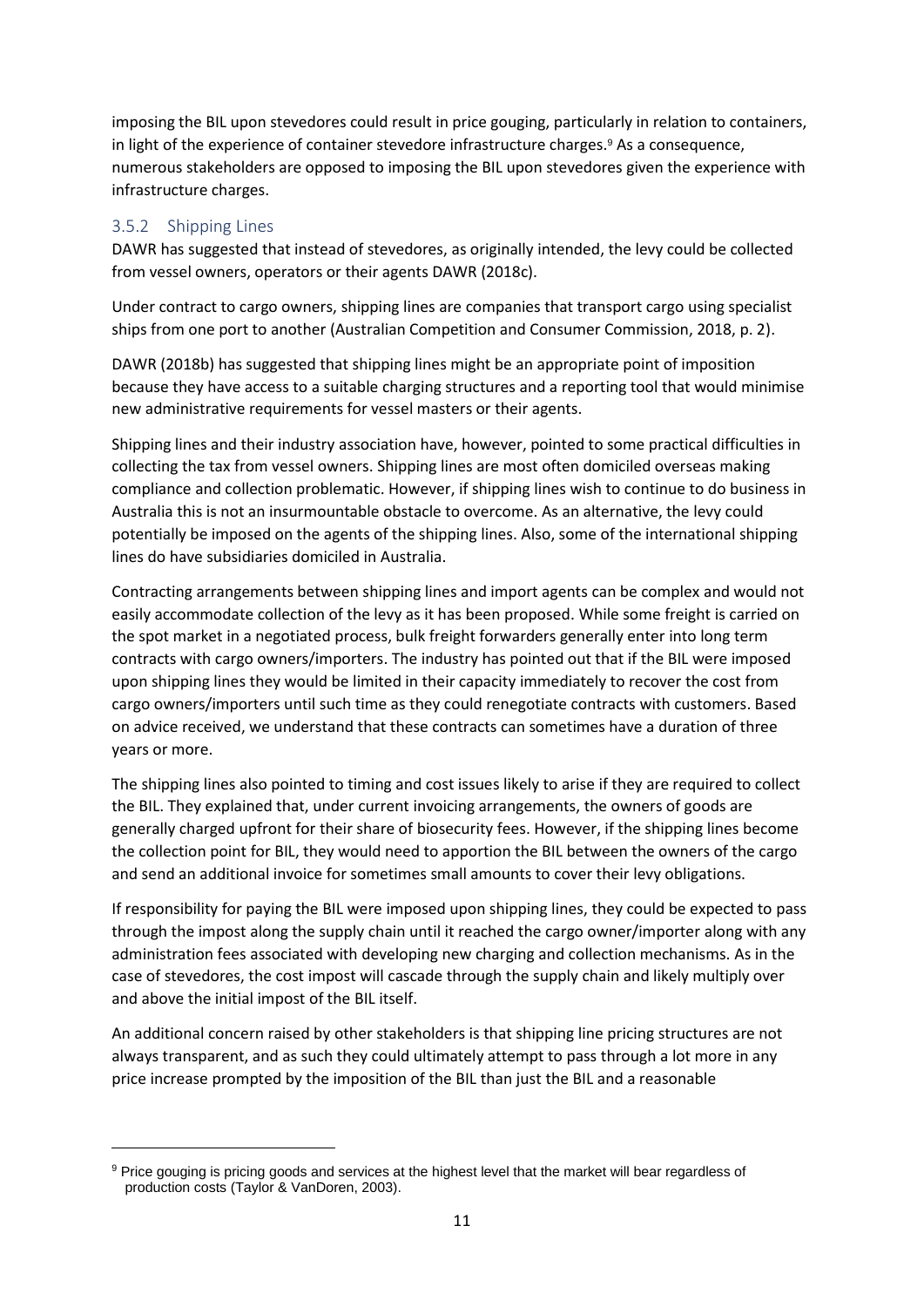administration fee charge. The ACCC (2018, p. 24n) has warned about this in relation to the terminal handling charges levied by shipping lines:

*Terminal handling charges (THCs) are ancillary charges collected by shipping lines from cargo owners to recover the cost of paying the stevedores for the loading or unloading of containers and other port-related costs incurred at the port of origin or destination. We understand that there is no consistent manner in which shipping lines calculate THCs and we have observed very large variances in THCs charged by different shipping lines calling at similar ports and similar stevedores.*

The industry is unclear at this point whether DAWR proposes to pursue the option of imposing the collection of the levy on shipping lines or what the economic and financial impacts might be.

#### <span id="page-15-0"></span>3.5.3 Port Authorities

**.** 

Pegasus understands that there has been discussion as to the possibility of imposing the levy on port authorities, but that has been vigorously resisted by the ports.

Ports provide a range of services and facilities which include basic port infrastructure, such as facilities for the berthing of ships and loading and unloading of cargo; and navigation infrastructure, such as shipping channels, to provide for the safe access of ships to the berths (Essential Services Commission Victoria, 2009, p. 50). Ports also provide land in the vicinity of the berths on which cargoes can be assembled for loading or placed temporarily following discharge, as well as road and rail access and other services within the port environs.

Ports generate income by charging ships for the use of their facilities (Stopford, 2009, p. 83). Port charges levied on visiting ships generally fit into the following three categories:

- Navigation service charges: these charges are levied on a ship on entry to port and are generally regarded as a charge for the right to enter the port and the provision of navigational aids, maritime access channels and port traffic control
- Harbour service charges: these charges are levied against the ship when it is alongside the wharf
- Cargo service charges, also referred to as wharfage, are charges levied on the basis of the volume loaded or discharges in the port (Davey, 2009, p. 2).

There are practical difficulties in attempting to recover the BIL as it is currently proposed from port authorities. Wharfage is often paid by the shipping line in the first instance as a service to cargo owners/importers, but as they are considered a cost to the cargo owner/importer, they are passed through as a separate charge by the shipping line and not incorporated in its freight rate (Industry Commission, 1993, p. 119). However, Pegasus understands that the entity which pays the wharfage charges can vary relating to the terms of the contract between the shipping line and the cargo owner/importer. Sometimes wharfage is paid by shipping agents. <sup>10</sup> In other instances, wharfage is paid directly by the cargo receiving party such as the cargo owner/importer or the customs broker.

It would appear that the major port authorities have the charging and collection systems that would enable them to recoup the costs of the BIL as originally envisaged as they already charge shippers on

 $10$  A shipping agent is a person who deals with the transactions of a ship in every port that the ship visits or docks (Marine Insight News Network, 2018). The shipping agent represents the ship's owner and/or charterer in port (International Maritime Organization, 2017).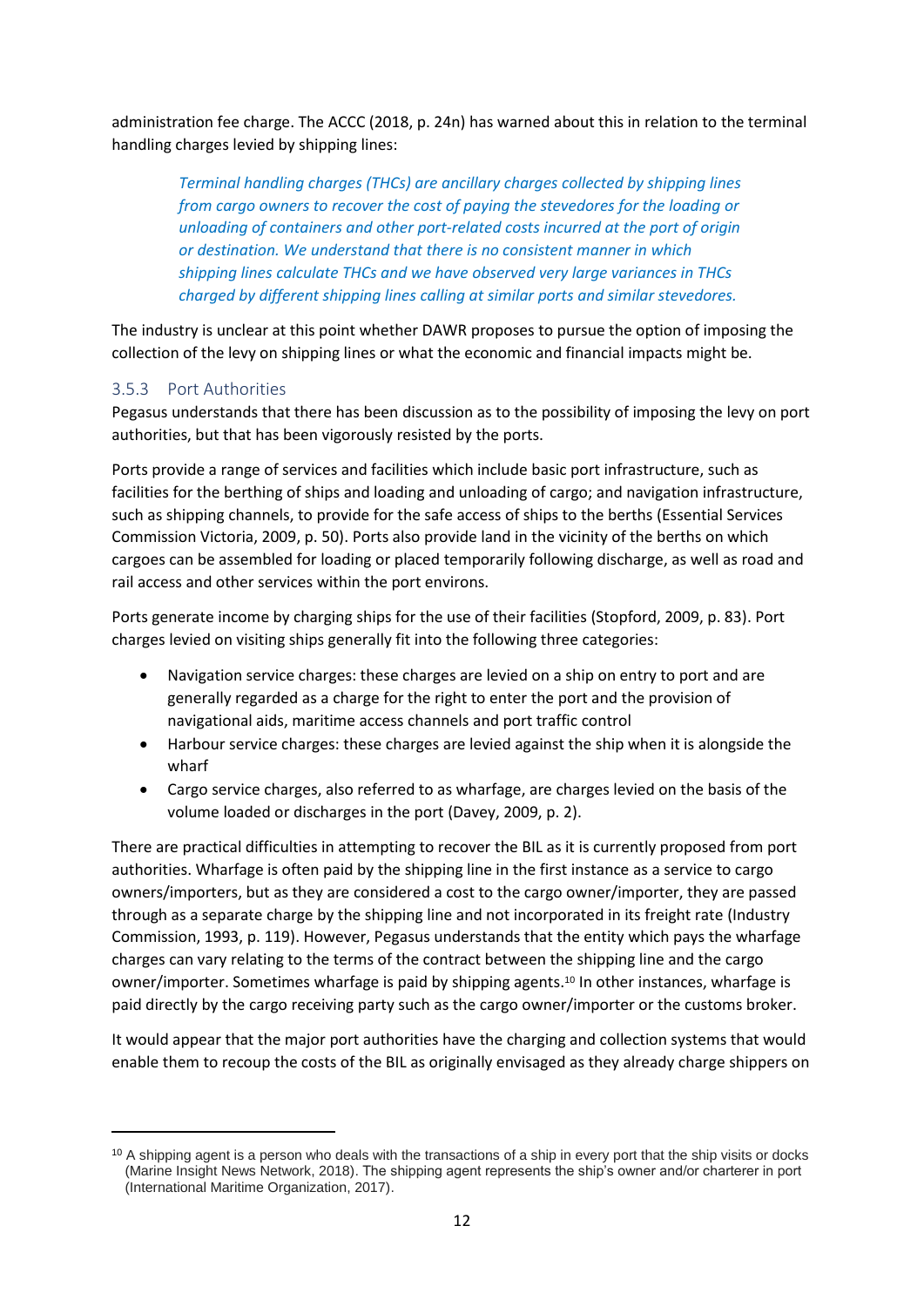this basis through wharfage. As one stakeholder expressed it, the wharfage charged by port authorities is the best currently available proxy for the type of charges the BIL is seeking to impose.

However, one potential drawback with imposing the BIL on port authorities is that they do not necessarily own all of the terminals in their port as some of them can be privately owned, and as such cannot levy wharfage on privately owned terminals. For example, we understand that the Caltex Kurnell terminal in Botany Bay and the Viva Energy Australia Gore Bay terminal on Sydney Harbour are privately owned and no port authority wharfage is applied.

In addition, some port authorities in regional Australia operate on thin margins and may not have the capacity to support the level of system integrity required of a tax system. It is unclear to what extent the smaller port authorities have been engaged in DAWR's consultative process.

If the obligation to pay the BIL was imposed on port authorities, they could be expected to pass the impost and any associated costs down the supply chain to shipping lines and agents. As in the case of stevedores and shipping lines, the cost impost would cascade through the supply chain and likely multiply over and above the initial impost of the BIL itself.

Concern has also been expressed by some stakeholders that imposing the BIL on port authorities could also result in over-collecting and price gouging. Ports have often been characterised as natural monopolies.<sup>11</sup> As Shipping Australia (2014) has previously observed:

*The Port of Melbourne (PoM) is a natural monopoly with respect to container and car cargoes due to the large separation distances from other container/car ports, the limited landside connections by road and rail and no regional competition in these services.*

Similarly, according to the Essential Services Commission of South Australia (2017, p. 7):

*South Australian port infrastructure services are generally considered to be natural monopoly services. This is due to the high costs of duplicating the port infrastructure required to deliver those services, which significantly limits competition in ports services.*

#### <span id="page-16-0"></span>3.5.4 Other

**.** 

Other possible collection points that have been identified through the consultative process include freight forwarders, customs brokers, and cargo owners/importers.

There is a developing consensus amongst the industry representatives that have been consulted that if a levy on imports is to be introduced, the point of imposition should be as close as possible to the cargo owners/importers who have created the demand for the import. This would mean that the economic incidence (who ultimately bears the burden) and the legal incidence (who pays the bill to the Australian Government) would be as close as possible, thereby minimising the scope for cost multipliers as costs are passed through the supply chain. Stakeholders believe the impost of the BIL as originally proposed should ultimately fall on cargo owners/importers.

However, imposition of the levy on thousands or millions of individual importers may not be practical. To support a more feasible point of collection, the charge would need to be moved up the

<sup>&</sup>lt;sup>11</sup> Natural monopoly is the situation where the entire demand within the relevant market can be satisfied at lowest cost by one firm (Posner, 1969, p. 548). It usually reflects the existence of unexhausted economies of scale, but can persist beyond the point at which economies of scale have been exhausted and average costs begin to rise.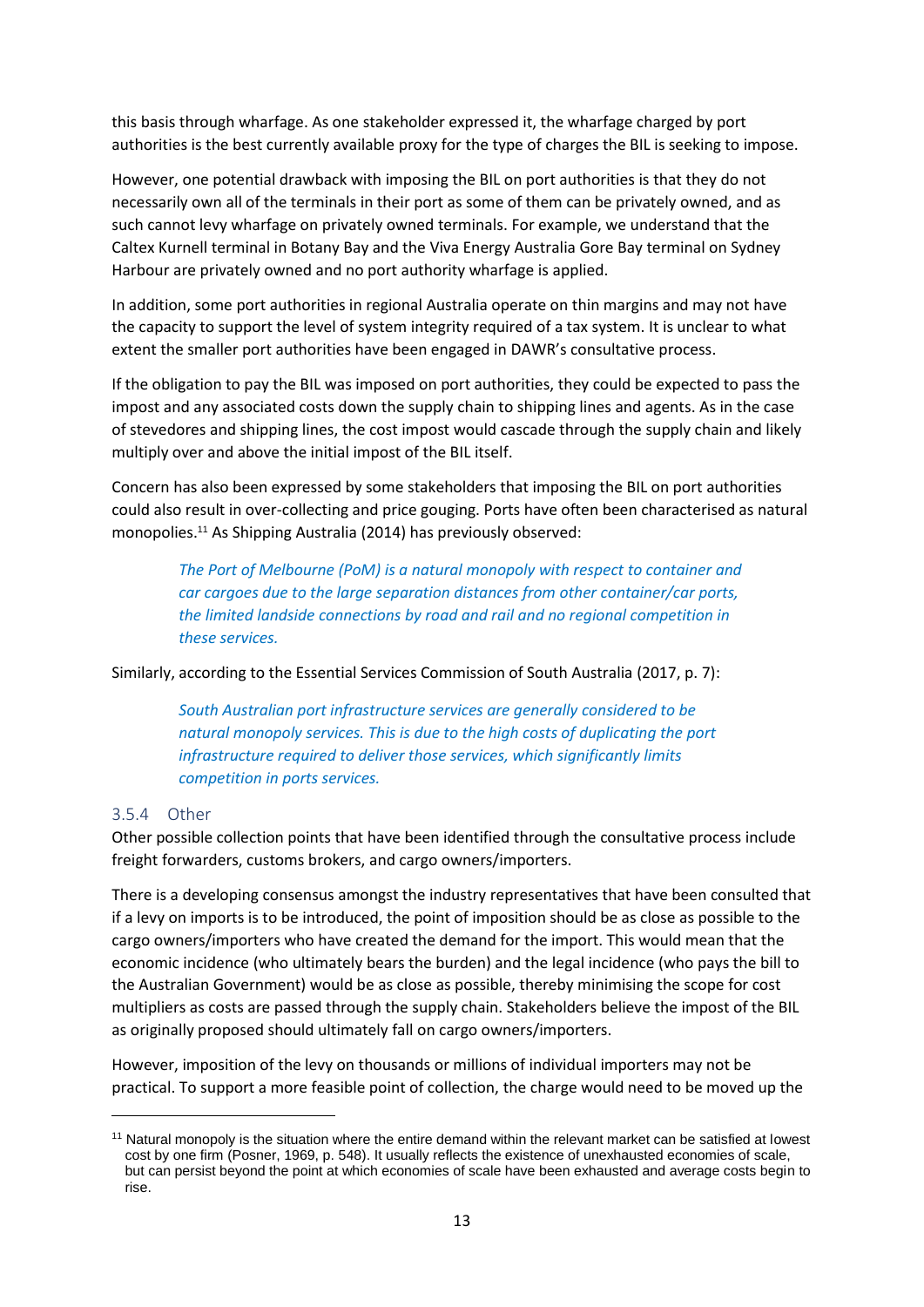supply chain to freight forwarders or customs brokers. It is not clear, however, that freight forwarders or customs brokers would be in a position to identify every consignee or practically recover their costs from individual importers. At a minimum, they would need to develop expensive new systems to identify, apply, collect and pay the levy collections.

It would also be fair to say that a wide cross section of firms at the lower end of the import logistics chain have not been fully engaged in this process to date, and that thinking about how the levy would be applied to them is not yet well developed.

If DAWR wished to pursue these issues, it would need to engage much more closely with relevant representative bodies.

#### <span id="page-17-0"></span>3.6 Collection mechanism

At this stage, DAWR appears to have in mind a new collection mechanism for the BIL, to be developed by firms involved at the point of imposition.

A number of stakeholders have pointed out that this would mean that, wherever the point of imposition may land, industry would be required to make a considerable investment in new systems for collecting and reporting the levy payments and maintaining the systems required for audit purposes. Stakeholders expressed concern that not only would they be expected to incur the impost of the BIL itself, but that government was expecting them to also incur the cost associated with establishing the collection mechanism. Stakeholders considered this doubling up of the burden associated with the impost of the BIL to be unreasonable, given the availability of other, lower cost collection mechanisms commonly employed to collect similar taxes.

The Department of Home Affairs operates a broad Integrated Cargo System (ICS), which collects data from a range of parties (Department of Agriculture and Water Resources, 2018c). One charging point under the ICS is the Full Import Declaration (FID).

The ICS has a number of external applications, including to the Australian Taxation Office (ATO), the Australian Bureau of Statistics (ABS) and DAWR. The ATO collects the GST, the luxury car tax (LCT), the wine equalisation tax (WET), and some customs duty through the FID. DAWR already collects biosecurity assessment and inspection fees on imports through the ICS and FID.

Pegasus understands that the freight and trade industry associations, ports and stevedores have already advised government that if the BIL is to be collected from industry then it should be collected by government directly from the importer through the existing FID. These firms do not of course represent all the firms who are potentially caught by the BIL, but they comprise a large proportion of the industry, and all the sectors that DAWR has so far suggested might be the point at which the levy should be imposed. Industry representatives have also indicated to us that while they think the FID is a more appropriate collection mechanism, they do not necessarily all agree on precisely how the FID should be employed. This, however, is a matter of detail that could be worked through.

DAWR (2018c) has opposed suggestions from stakeholders that the BIL would be most efficiently collected through the FID. DAWR has suggested that the FID:

- does not allow for charging of empty containers
- would require extensive changes to the ICS to alter the basis for charging, which would be unlikely to be completed in time for commencement on 1 July 2019.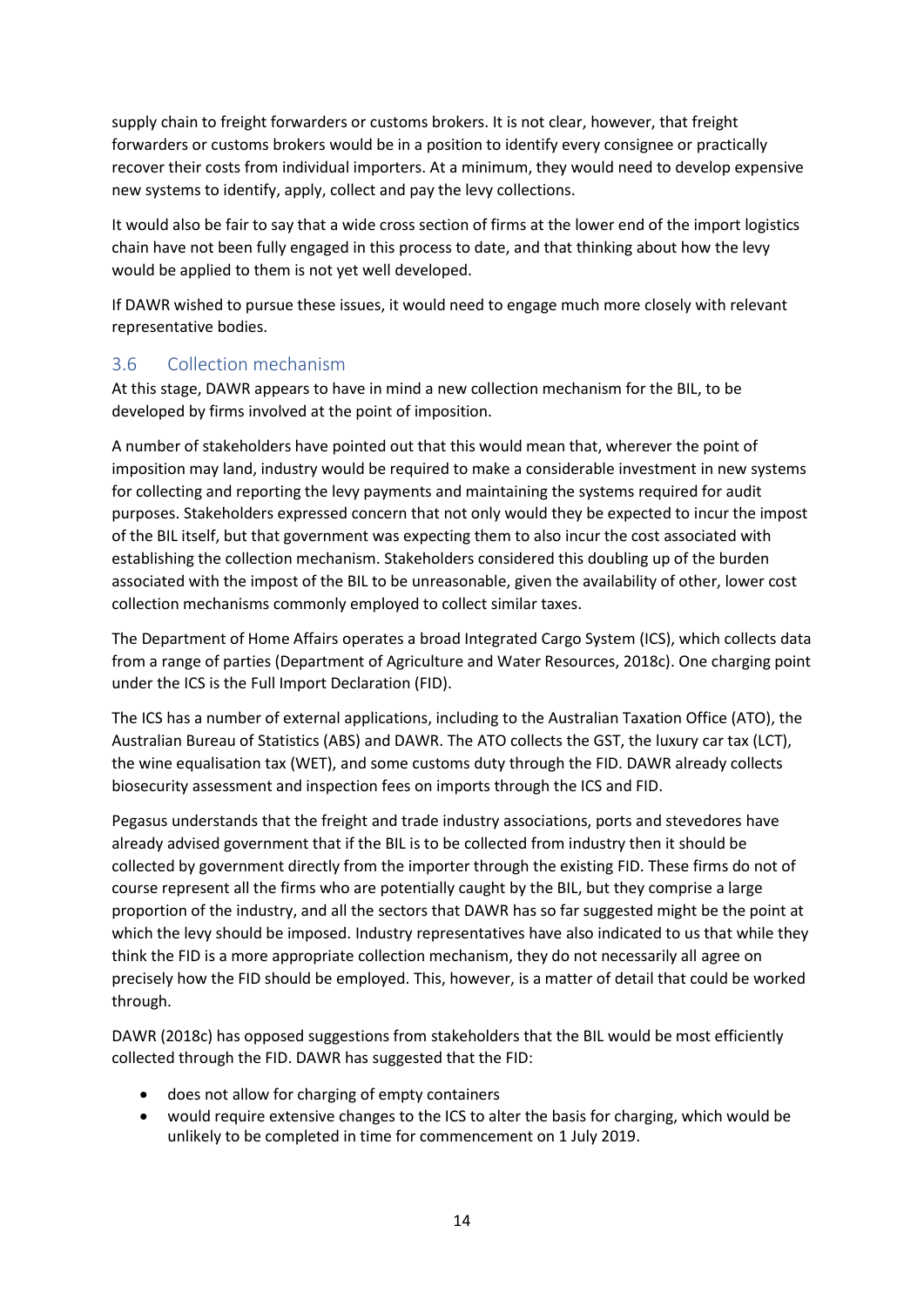The importation of empty containers represents around 7 per cent of total container imports, so based on the latest available figures on container imports would reduce proceeds from containers under the BIL from around \$39.2 million per annum to around \$36.5 million per annum.<sup>12</sup> The loss of revenue from not capturing empty containers would be small relative to the efficiency gains in employing an established, low cost collection mechanism.

As an alternative to the FID, DAWR (2018b) suggested in November 2018 that the Maritime Arrivals Reporting System (MARS) could be used as the collection mechanism for the BIL. MARS is an online web portal used by commercial vessel masters and shipping agents to submit pre-arrival documents required of all international vessels seeking Australian biosecurity clearance (Department of Agriculture and Water Resources, 2018d). However, one industry stakeholder with knowledge of both the FID and MARS indicated that MARS was 'not fit for purpose' as a tax collection mechanism. MARS is used by the shipping agent/vessel to report arrival and be given clearance to enter Australian waters and berth. It does not relate or interface with cargo as the importer or their customs broker reports via the FID. In some carriage contracts the ship owner has no interaction with the cargo interest whatsoever. As such, MARS is primarily a reporting tool for vessel arrivals and thus lacks the necessary structure to impose the BIL with its complexities on calculating a TEU rate, and a cargo tonnage rate. On this basis, the FID provides a far more realistic option for the imposition of the BIL (as originally proposed) even though it would require some re-engineering.

Other stakeholders within the downstream petroleum industry suggested that a small increase in the excise equivalent customs duty applying to petroleum products would be a more efficient collection mechanism than a tonnage charge imposed through a new collection mechanism.

Industry considers that if the levy is to proceed, it would be preferable to collect the tax via an existing low-cost tax mechanism. At this point, however, there are different views as to how that mechanism might be applied.

The choice of a collection mechanism is not an issue that can be considered in isolation. Because a collection mechanism exists doesn't mean it should be used. The appropriateness of the collection mechanism needs to be considered in the light of the underlying policy rationale for the levy and the point in the import logistics chain at which it should be imposed. Some collection mechanisms are more efficient for some industry stakeholders than others, and it would be unfortunate if the point of imposition of the levy were to be determined by the availability of a convenient collection mechanism. Industry representatives considered that the fundamental issues around the rationale, scope and point of imposition should be addressed before a final decision is made about the collection mechanism.

#### <span id="page-18-0"></span>3.7 Transparency and engagement

**.** 

The current process of consultation has generated considerable frustration and is damaging DAWR's reputation and ability to work with stakeholders into the future.

Stakeholders have been exasperated by the absence of a stable point of analysis and the lack of data to justify the calculation of the levy rates. Stakeholders say that they have asked repeatedly for the scientific or economic evidence that would support the application of the levy to sea freight imports and the proposed charges on containers and bulk freight. Industry representatives do not understand why DAWR has been reluctant to provide this information, or work with industry to generate the data required.

<sup>&</sup>lt;sup>12</sup> See Bureau of Infrastructure, Transport and Regional Economics (2018a, p. 16).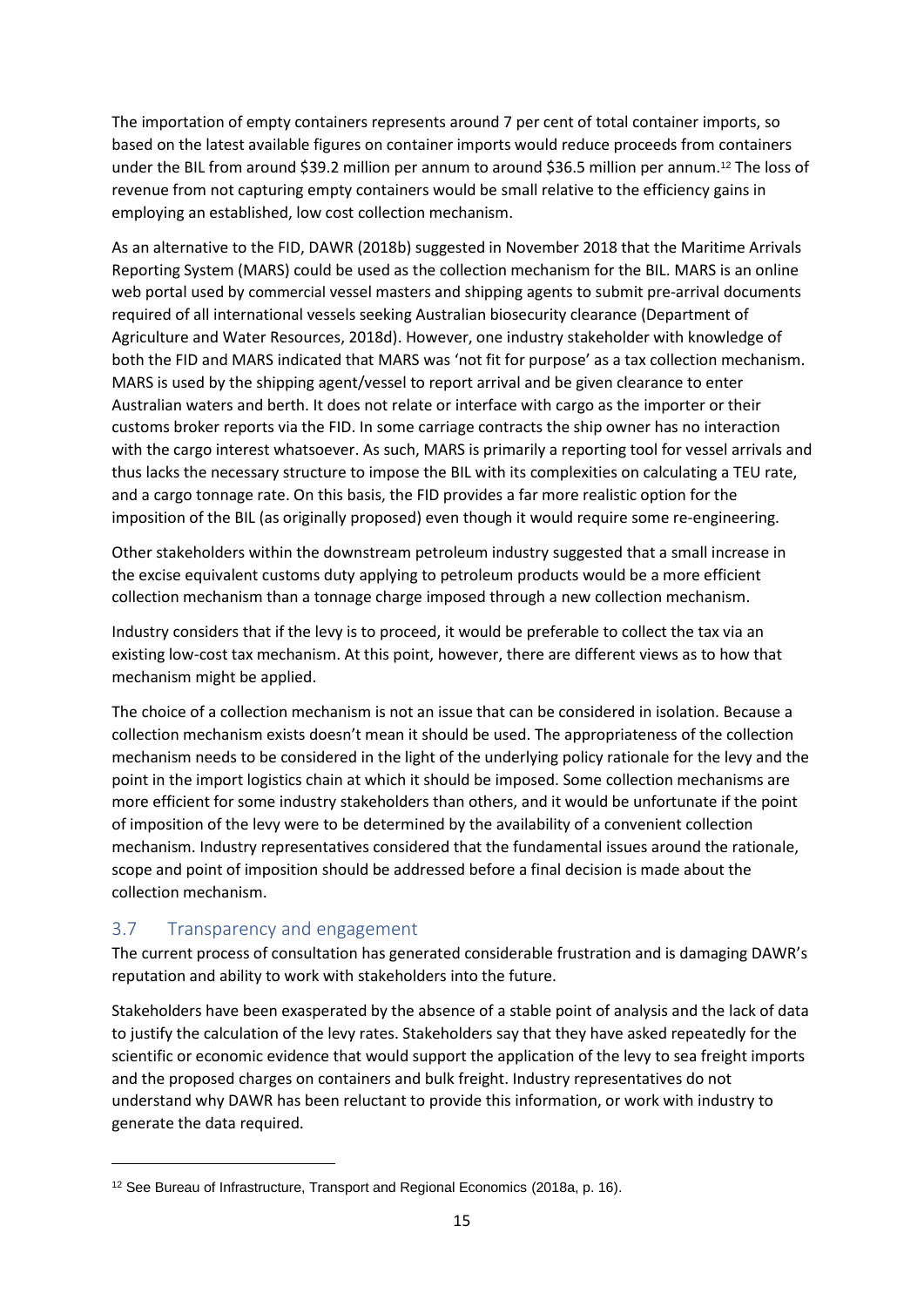Even stakeholders that are most sympathetic to DAWR have expressed concern about the lack of early consultation as the levy was developed and the absence of a regulation impact statement type process that would provide an opportunity for industry to understand, and comment, on the details of the levy design, the costs (and opportunities) for their business and the economic impacts.

Noting the absence of a clear and consistent policy justification for the levy, industry stakeholders have observed that the scope and intended application of the measure has changed as successive groups of stakeholders have raised concerns about the levy.

The major burden of the levy as originally proposed in the Budget would fall on containers and bulk cargoes. In response to stakeholder concerns expressed regarding the undue burden imposed on bulk cargoes, DAWR (2018b) floated an alternative proposal in November 2018 to reduce the BIL on bulk cargo from \$1 per tonne to \$0.50, with the revenue shortfall made up from a new \$0.027 per ton charge based on vessel gross tonnage (or gross register tonnage). <sup>13</sup> Industry stakeholders consider that no justification has been offered to justify the basis of these calculations other than it would reduce the opposition of some bulk cargo importers while the total amount collected would remain at \$325 million over three years.

The impact of this shift in liability for the levy, however, has incensed other stakeholders who were now expected to make up the revenue shortfall. This has reinforced the impression amongst stakeholders that the various policy rationales offered for the tax are simply opportunistic arguments intended to justify what is essentially a revenue raising measure. DAWR's willingness to shift the claimed policy rationale and application of the tax in response to questioning has given some stakeholders the impression that intransigent positions toward payment and collection of the tax would be rewarded.

Some stakeholders forcefully express the view that the levy is an attempt to make up from industry the budget savings that have been imposed on DAWR biosecurity since 2011-12. Reflecting on their own experiences with the services provided by DAWR, many stakeholders consider that the biosecurity function is under-funded. Industry also points to observations in the independent review that appropriation funding for the DAWR Biosecurity declined markedly from 2011–12 to 2014–15, falling by almost 30 per cent in real terms in just three years (Craik, Palmer, & Sheldrake, 2017, p. 104). Stakeholders also pointed to similar observations by the Inspector-General of Biosecurity (2017, p. 20):

*Frontline inspector numbers have fallen by 25 per cent over the past five years, but volumes of incoming sea and air cargo, mail and passengers continue to rise steadily, as do accompanying biosecurity risks.*

There is an opportunity to engage with stakeholders on sustainable measures to improve DAWR's biosecurity capabilities. The industry has some sympathy for DAWR's predicament, and is prepared to make a financial contribution, but industry is seeking more transparency and accountability from DAWR as to how it spends any money that will be collected, the results that are likely to be obtained, and the benefits for industry.

Stakeholders are calling for an improved process for engagement on the BIL and much greater transparency and accountability for the revenue to be raised from the BIL and how the additional funding will be spent.

**.** 

<sup>&</sup>lt;sup>13</sup> Gross tonnage refers to the internal volume of a water-going vessel (Bruno, 2018).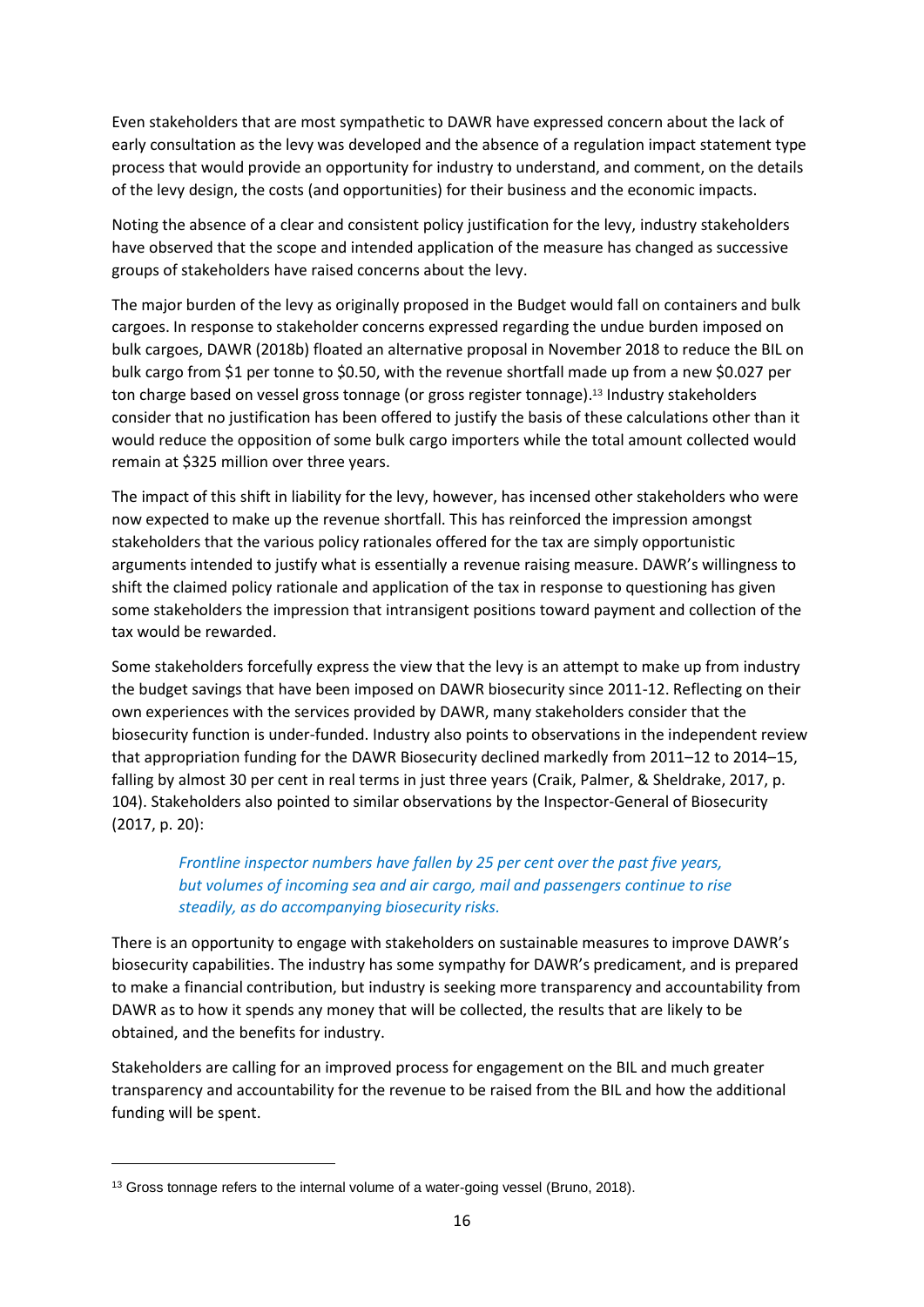## <span id="page-20-0"></span>4 A way forward

At this point, the process for implementation of the levy has not yielded a consensus as to the appropriate point of imposition for the BIL, the basis for calculating the tax liability or the collection mechanism. No impact analysis appears to have been undertaken and there is no reliable estimate of the economic cost of collecting the tax, or its impact on businesses or end consumers.

The DAWR appears to be a long way from being in a position where it could brief the Office of Parliamentary Counsel on the legislation that needs to be drafted for the BIL.

It would be tempting to base the levy around the FID, as most stakeholders think that it represents the most efficient collection mechanism. If DAWR had decided to use the FID in the middle of 2018 it would have removed the most contentious element of the consultations with industry and might have provided a basis for further constructive consultations of how the levy might be structured. However, that was not done and now a wider group of stakeholders has been engaged, such as port authorities, cruise lines and natural resource commodity exporters, that have a less natural connection with the FID. In any event, there are issues about how the FID would be employed that are still to be worked through. Stakeholders indicated to us that a 'quick and dirty' decision now to collect the BIL through the FID when there are so many unresolved issues surrounding the policy rationale, scope and impact of the tax would be seen as an abuse of the process and would further alienate stakeholders who have engaged in good faith with the process to this point.

The process for implementation needs to be reset and undertaken in a way that rebuilds the trust and confidence of an important set of biosecurity stakeholders.

The industry is seeking from government a more transparent process that clearly articulates the underlying policy problem and policy rationale for the new levy, including data on the unmitigated biosecurity risks that the levy is intended to address, identifies potential collection mechanisms and provides estimates of the likely costs and other impacts as they flow through the logistics chain.

Industry sees benefit in the government issuing a Green Paper type document that sets out the government's preferred position, but which leaves a final decision on the form of the levy until industry has had an opportunity to provide a considered response. The process of preparing a paper and seeking industry advice could be achieved within 8 to 10 weeks.

If the government wishes to pursue this issue, it would be desirable to ensure that representatives of the entire import logistics chain are provided with the opportunity to be involved from the outset; including smaller regional port authorities and port operators; representatives of end users, including the National Farmers' Federation and motoring organisations; and to include industry sectors not currently within the scope of the levy, but who could be impacted, either directly through an expansion of the scope of the measure, such as the operators of cruise lines and air cargo operators, or indirectly through cost pass-throughs, including freight forwarders and land transport operators.

However, the current process has alienated some critical stakeholders who have lost confidence in DAWR's ability to manage the required processes. Many stakeholders agree that it would be desirable to have the process led by an eminent person with experience of the transport, logistics and biosecurity sectors, with support from an industry working party.

In the course of any future consultation process on biosecurity funding, consideration should also be given to bundling up and consolidating existing biosecurity fees and charges for assessment and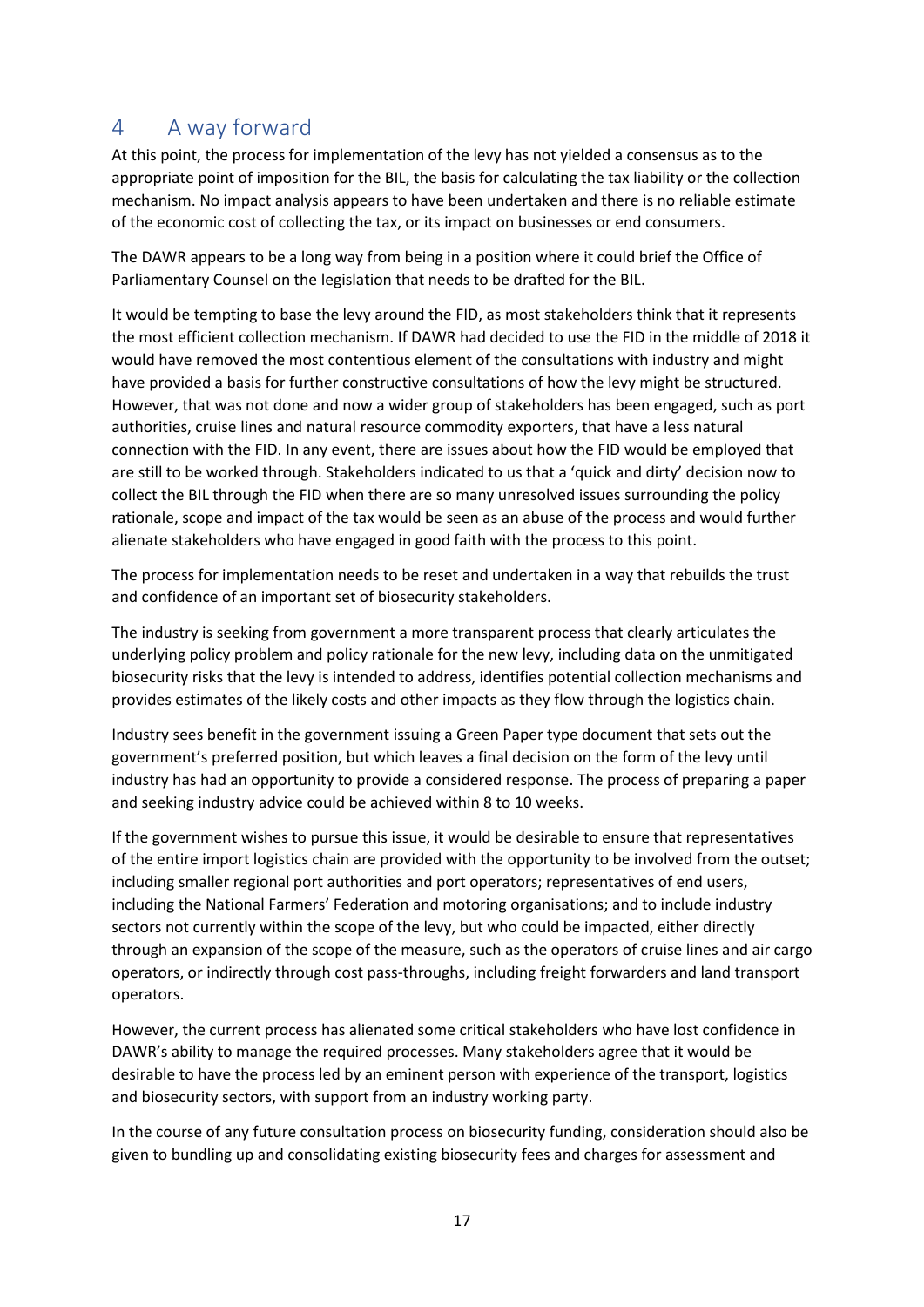inspection with any new proposed biosecurity taxes so parties do not have to pay multiple different charges at multiple different collection points to fund the provision of biosecurity services.

In order to reassure stakeholders that any additional revenue collected through a biosecurity tax in the future will be allocated to border biosecurity compliance and enforcement, and provide a measure of accountability for industry stakeholders, the government could produce an annual Biosecurity Budget Statement as a Budget Related Paper. The existing annual DAWR Portfolio Budget Statement is somewhat opaque and difficult to follow, especially for those not familiar with Commonwealth Government budgeting and accounting practices. The Biosecurity Budget Statement could provide a full reconciliation of funding sources and expenses for DAWR Biosecurity. It could outline current biosecurity priorities as well as provide more meaningful indicators on the quality of service provided such as turnaround times on biosecurity inspections.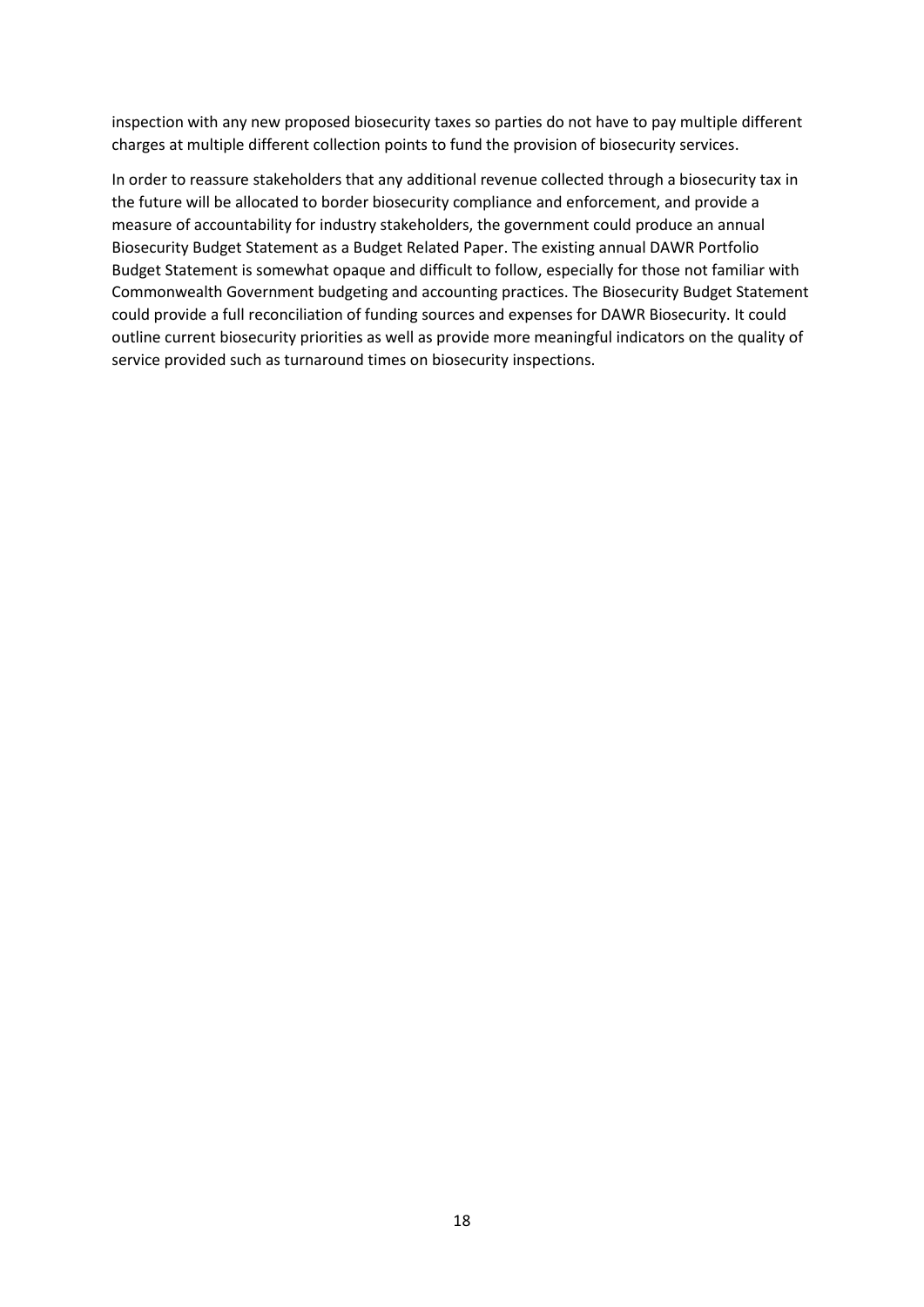## <span id="page-22-0"></span>Appendix A: List of Stakeholders Consulted

#### **List of stakeholders consulted in either teleconferences or in face-to-face meetings**

#### Tuesday 29 January 2019

- Federal Chamber of Automotive Industries (face-to-face in Canberra)
- Australian Institute of Petroleum (face-to-face in Canberra)

#### Wednesday 30 January 2019

- Freight & Trade Alliance (teleconference)
- Gas Energy Australia (face-to-face in Canberra)

#### Thursday 31 January 2019

• Ports Australia (teleconference)

#### Friday 1 February 2019

- Cruise Lines International Association (CLIA) Australasia (teleconference)
- Carnival Cruise Line Australia (teleconference)
- Royal Caribbean International (teleconference)
- Norwegian Cruise Line (teleconference)
- Cement Industry Federation (teleconference)
- Australian Logistics Council (teleconference)

#### Tuesday 5 February 2019

- Patrick Terminals (face-to-face in Melbourne)
- Port of Melbourne (face-to-face in Melbourne)
- DP World Australia (face-to-face in Melbourne)
- BP Australia (face-to-face in Melbourne)

#### Wednesday 6 February 2019

- The Australian Industry Group (Ai Group) (face-to-face in Melbourne)
- Food and Beverage Importers Association (face-to-face in Melbourne)

#### Thursday 7 February 2019

- Caltex Australia Petroleum Pty Ltd (face-to-face in Canberra)
- Fertilizer Australia (face-to-face in Canberra)

#### Friday 8 February 2019

• The Australian Aluminium Council (teleconference)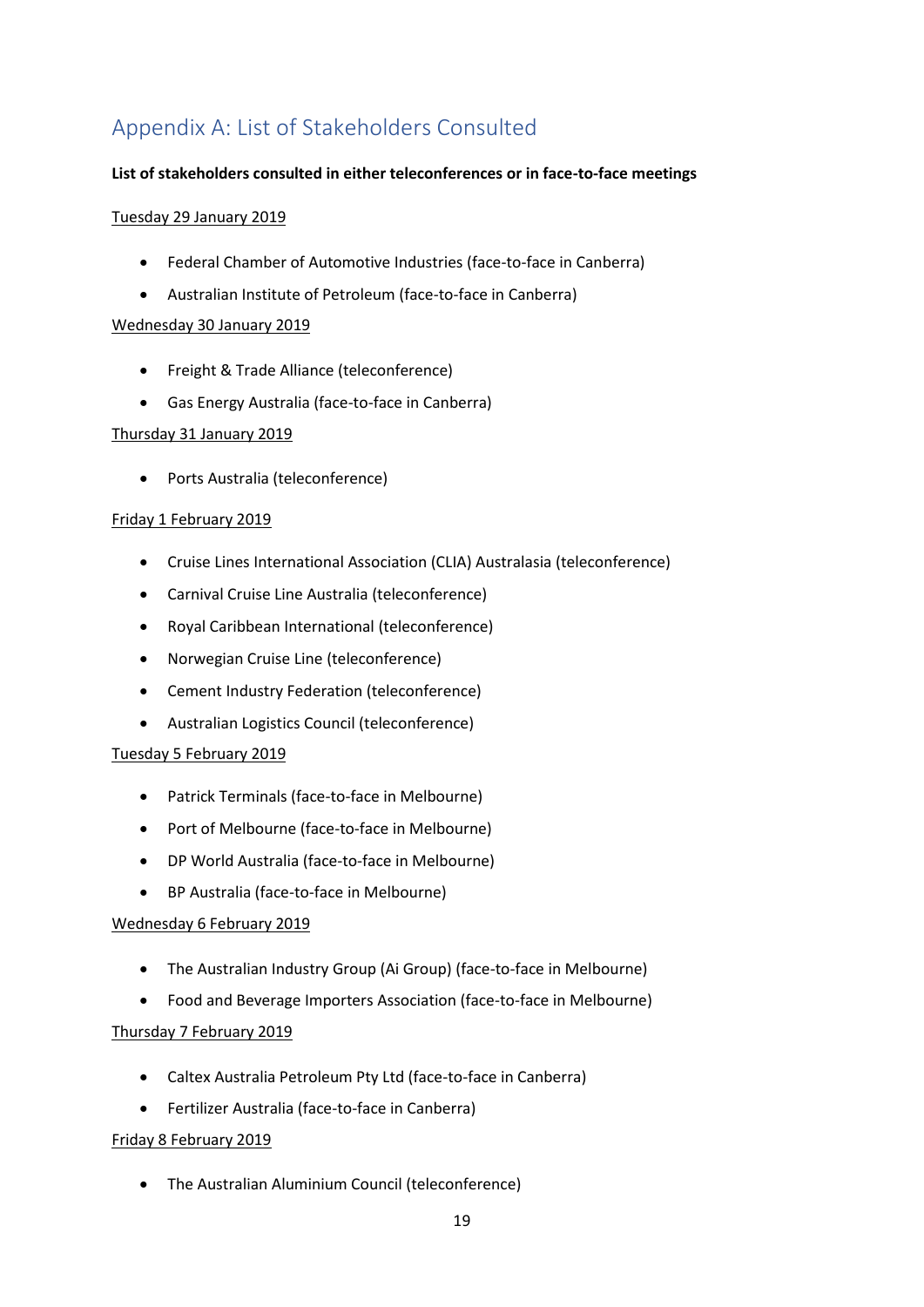#### Monday 11 February 2019

- Australian Federation of International Forwarders (face-to-face in Sydney)
- Llew Russell (face-to-face in Sydney)
- NSW Ports (face-to-face in Sydney)

#### Tuesday 12 February 2019

- Shipping Australia (face-to-face in Sydney)
- Qube Ports (face-to-face in Sydney)

#### Monday 18 February 2019

• Bluescope Steel

#### **List of stakeholders who provided written submissions**

- Llew Russell
- Australasian Convenience and Petroleum Marketers Association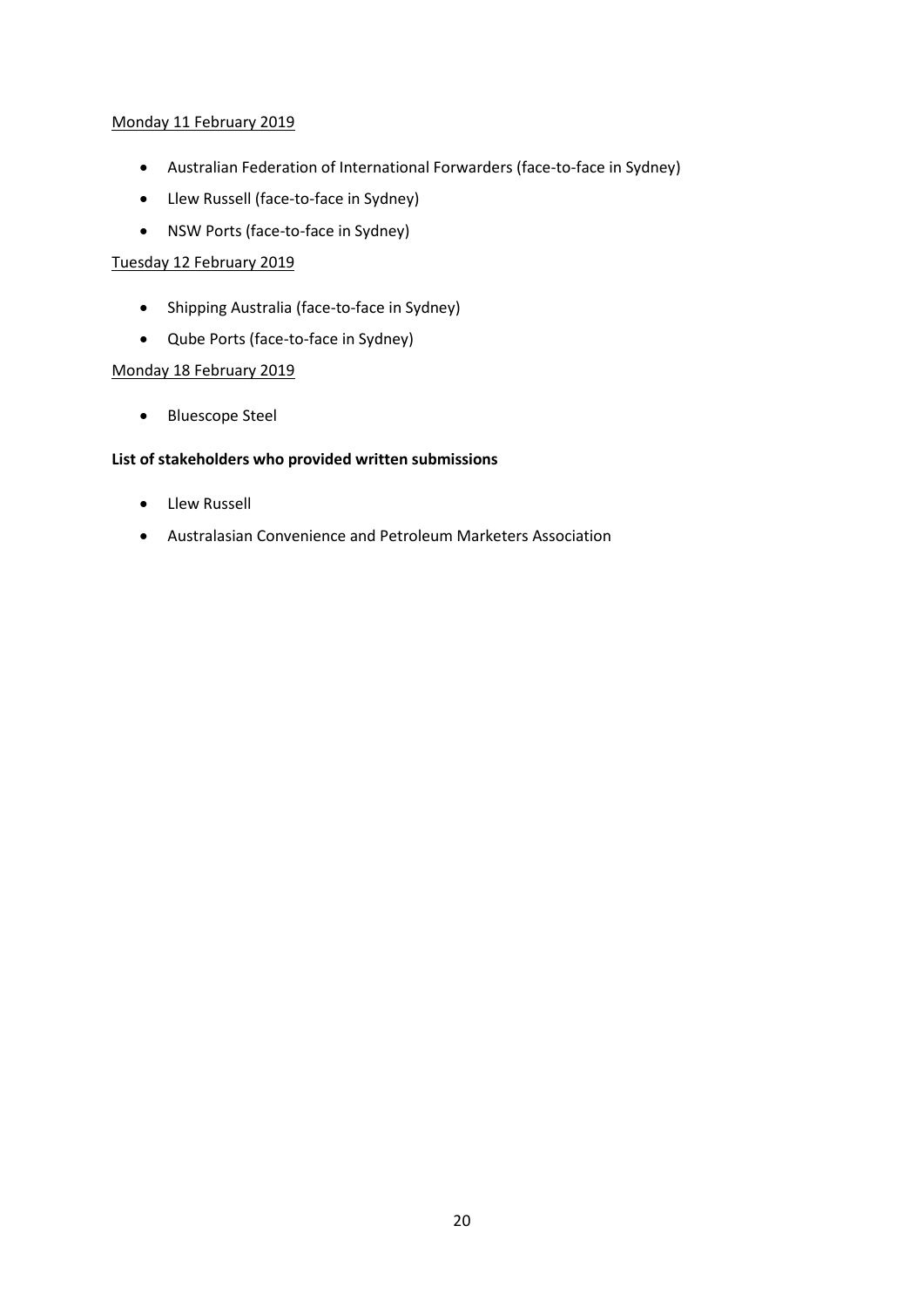## <span id="page-24-0"></span>Appendix B: Industry feedback collected by the Department

- Clarity about rationale
- Greater transparency needed around levy revenue and expenditure
- Equitable targeting of all risk creators
- Recognition of existing efforts made by industry to reduce biosecurity risk and rates to be more strictly commensurate to biosecurity risk
- Integration of the levy into existing systems and processes
- Direct collection of the levy from risk creators to avoid the escalation of costs as the levy is passed through the supply chain
- Adequate lead time and certainty ahead of commencement
- Either adopt a comprehensive risk-based approach covering all key sources of biosecurity risk or a simple flat tax – the current model is both overly complex and not adequately riskbased
- Collect through existing mechanisms
- Scope and revenue raised should directly reflect scope and quantum of expenditure measures
- Greater transparency around regulatory impact
- Give regard to trade, exports, and international competitiveness impacts; creation of market distortions; & potential perverse incentive
- Consistency needed with existing policies (i.e. treatment of offshore platforms)
- Minimise (escalation of) cost for "upstream" entities, such as port terminal operators and vessel operators, by targeting end-user directly (i.e. via the FID)
- Nature of consultation has been unsatisfactory particularly no consultation prior to 2018- 19 Budget announcement and no RIS
- Need for consistent messaging to enable industry to seek feedback from members and provide considered views during consultations

Source: DAWR (2019a)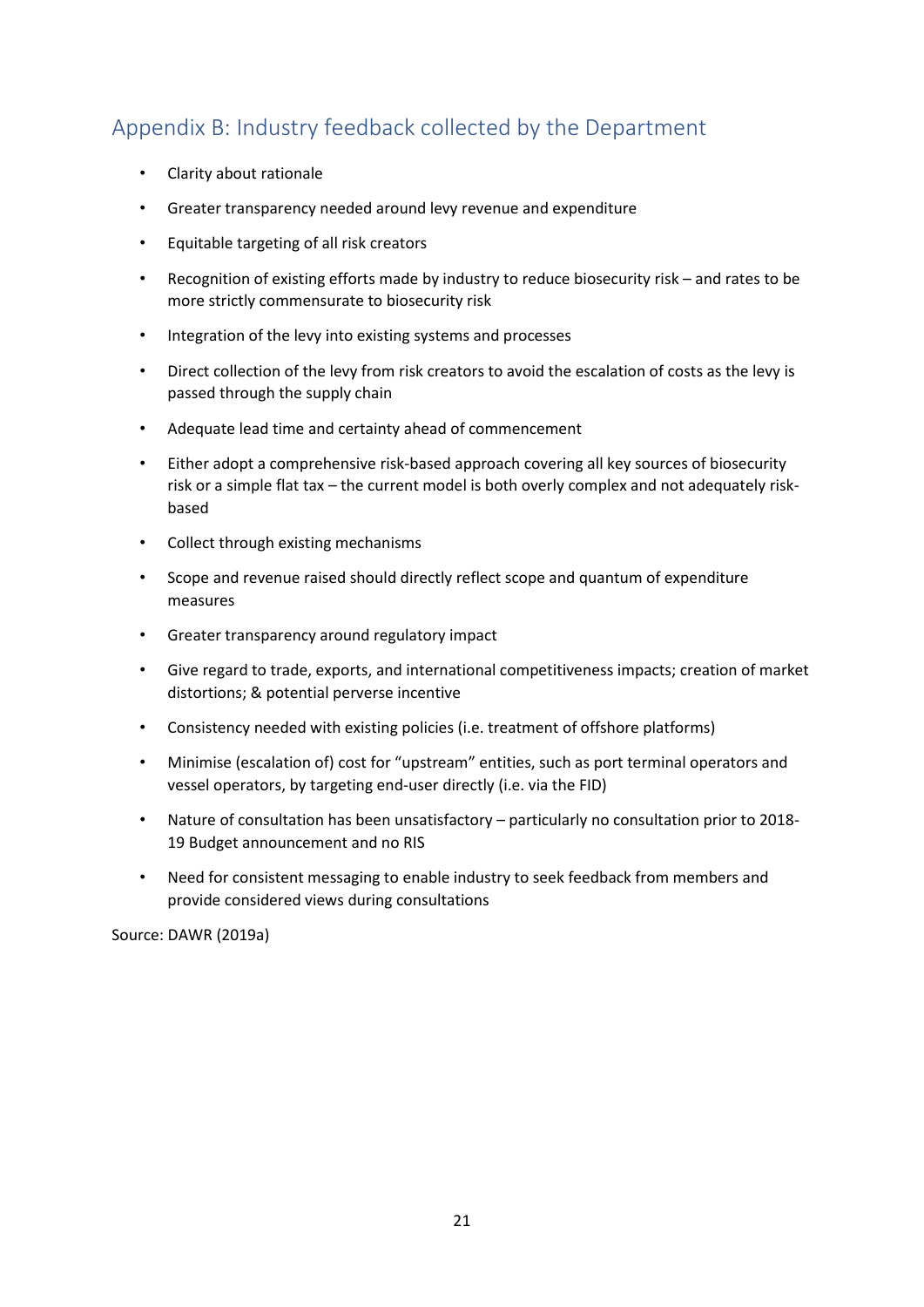#### <span id="page-25-0"></span>References

- Australian Competition and Consumer Commission. (2018). *Container stevedoring monitoring report 2017-18.* Canberra.
- Bruno, P. (2018, September 3). *What is a Ship's Gross Tonnage?* Retrieved from ThoughtCo: https://www.thoughtco.com/what-is-gross-tonnage-2292983
- Bureau of Infrastructure, Transport and Regional Economics. (2018). *Australian sea freight 2015–16.* Canberra.
- Bureau of Infrastructure, Transport and Regional Economics. (2018a). *Waterline 62.* Canberra: Bureau of Infrastructure, Transport and Regional Economics.
- Craik, W., Palmer, D., & Sheldrake, R. (2017). *Priorities for Australia's biosecurity system, An independent review of the capacity of the national biosecurity system and its underpinning Intergovernmental Agreement.* Canberra: Department of Agriculture and Water Resources.
- Davey, A. (2009). *Benchmarking of Port Prices for Victorian Ports: Prepared for Victorian Essential Services Commission.* Canberra: ACIL Tasman.
- Department of Agriculture and Water Resources. (2015). *Cost Recovery Implementation Statement, Biosecurity 2015–16.* Canberra.
- Department of Agriculture and Water Resources. (2018, May 18). *Ballast water.* Retrieved from Department of Agriculture and Water Resources: http://www.agriculture.gov.au/biosecurity/avm/vessels/ballast
- Department of Agriculture and Water Resources. (2018a). *Biosecurity Imports Levy Industry Presentation June 2018.* Canberra.
- Department of Agriculture and Water Resources. (2018b). *Biosecurity Imports Levy: Industry Workshop 28 November 2018.* Canberra.
- Department of Agriculture and Water Resources. (2018c). *Biosecurity Imports Levy – Questions and answers.* Canberra.
- Department of Agriculture and Water Resources. (2018d, December 6). *Maritime Arrivals Reporting System (MARS).* Retrieved from Department of Agriculture and Water Resources: http://www.agriculture.gov.au/biosecurity/avm/vessels/mars#what-is-mars
- Department of Agriculture and Water Resources. (2019). *Biosecurity Imports Levy Stakeholder Meeting 10 January 2019.* Canberra.
- Department of Agriculture and Water Resources. (2019a). *Biosecurity Imports Levy: Stakeholder Meeting 4 February 2019.* Canberra.
- Department of Agriculture and Water Resources. (2019b, January 21). *Managing biofouling in Australia.* Retrieved from Department of Agriculture and Water Resources: http://www.agriculture.gov.au/biosecurity/avm/vessels/biofouling
- Department of Environment and Energy. (2019). *Australian Petroleum Statistics: Issue 268, November 2018.* Canberra.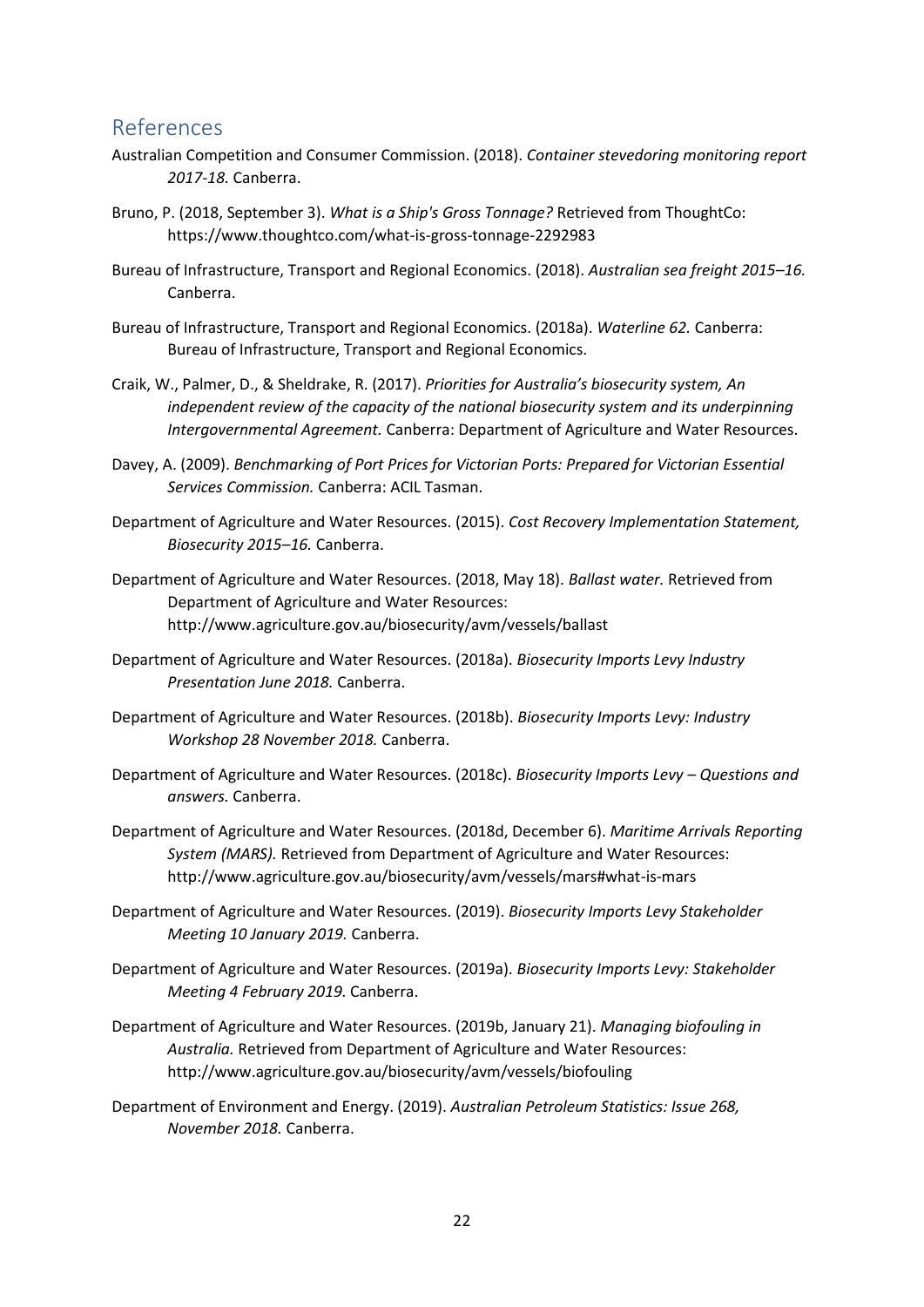- Essential Services Commission of South Australia. (2017). *2017 Ports Access and Pricing Review Final Report.* Adelaide.
- Essential Services Commission Victoria. (2009). *Review of Victorian Ports Regulation: Final Report June 2009.* Melbourne.
- Industry Commission. (1993). *Port Services and Activities.* Canberra: Australian Government Publishing Service.
- Inspector-General of Biosecurity. (2017). *Uncooked prawn imports: effectiveness of biosecurity controls.* Canberra: Department of Agriculture and Water Resources.
- International Maritime Organization. (2017). *FAL Convention: Convention on the Facilitation of International Maritime Traffic, 1965, As Amended - 2017 Edition .* London: International Maritime Organization.
- Kaysen, C., & Turner, D. F. (1959). *Antitrust Policy: An Economic and Legal Analysis.* Cambridge: Harvard University Press.
- Kolasky, W. J., & Dick, A. R. (2003). The Merger Guidelines and the Integration of Efficiencies into Antitrust Review of Horizontal Mergers. *Antitrust Law Journal, 71*, 207-251.
- Kosicki, & Cahill, M. B. (2006). Economics of Cost Pass Through and Damages in Indirect Purchaser Antitrust Cases. *Antitrust Bulletin, 51*, 599-630.
- Landes, W. M., & Posner, R. (1981). Market Power in Antitrust Cases. *Harvard Law Review, 94*, 937- 996.
- Manaadiar, H. (2015, August 13). *Difference between bulk and break bulk.* Retrieved from Shipping and Freight Resource: https://shippingandfreightresource.com/difference-between-bulkand-break-bulk/
- Marine Insight News Network. (2018, May 7). *Who is a Shipping Agent?* Retrieved from Marine Insight: https://www.marineinsight.com/careers-2/who-is-a-shipping-agent/
- Pecci, J. (2017, January 13). *Dry Bulk Measurements and Other Challenges Facing the Marine Industry.* Retrieved from Safewaters Underwriting Managers: https://safewatersmarine.com/dry-bulk-measurements-and-other-challenges-facing-themarine-industry/
- Posner, R. A. (1969). Natural Monopoly and Regulation. *Stanford Law Review, 21*, 548-643.
- Shipping Australia. (2014). *Submission to Essential Services Commission's Review of Victorian Ports Regulation and Draft report 6 June 2014.* Sydney.
- Shipping Australia. (2018, Spring/Summer 2018). The new biosecurity levy wrong on all counts. *Shipping Australia: The Official Journal of Shipping Australia*, p. 6.
- Stopford, M. (2009). *Maritime Economics.* London: Routledge.
- Taylor, J., & VanDoren, P. (2003, April 1). *Let 'Em Gouge: A Defense of Price Gouging*. Retrieved July 12, 2011, from Cato Institute: http://www.cato.org/research/articles/vandoren-030401.html
- The Commonwealth of Australia. (2018). *Budget 2018-19: Budget Measures Budget Paper No. 2 2018-19.* Canberra: The Treasury.